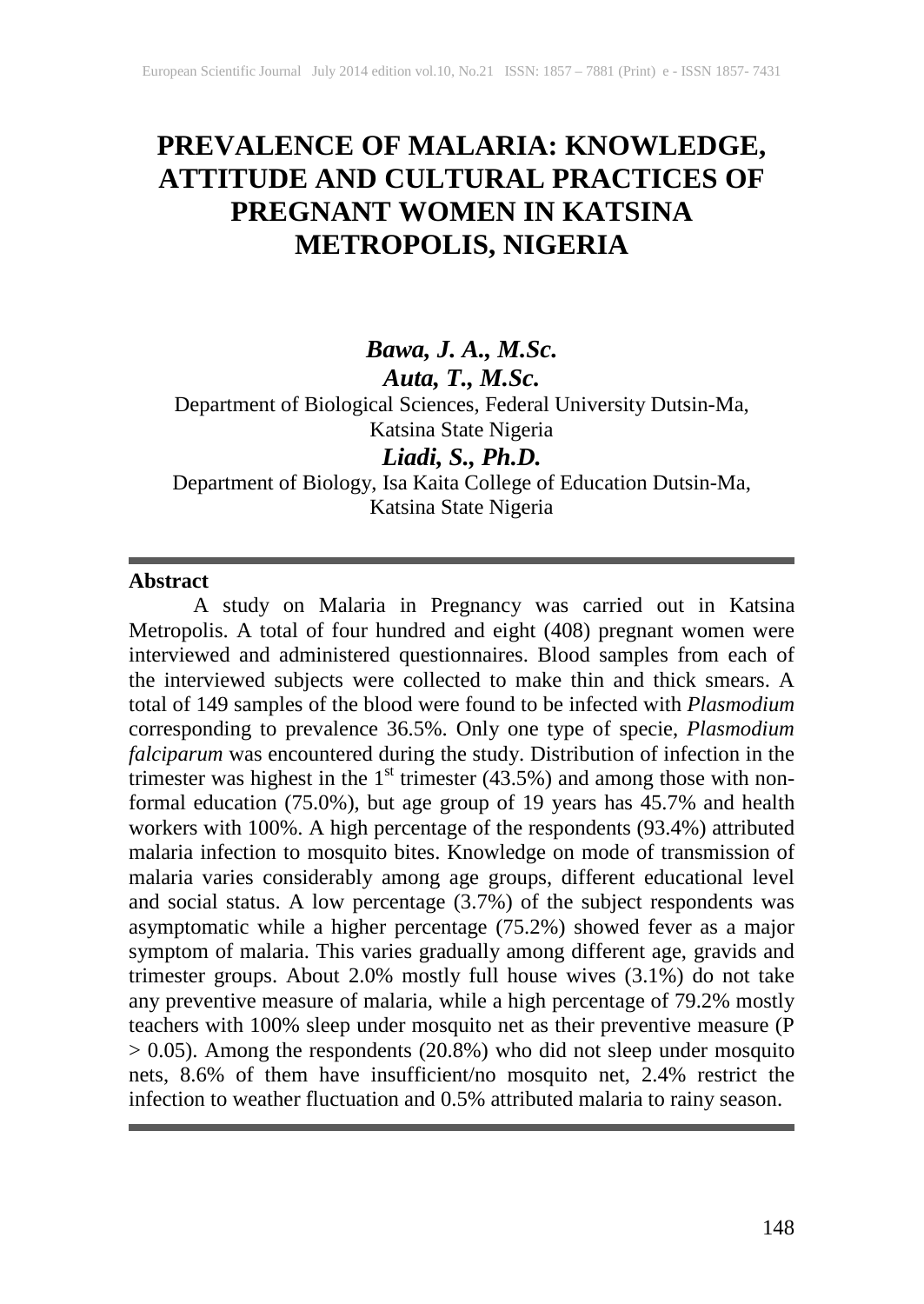**Keywords:** Prevalence, malaria, *Plasmodium*, cultural practices and pregnant women

#### **Introduction**

Malaria of the genus *Plasmodium*, is the most common Protozoan parasitic disease in the tropical and subtropical regions of the world (Davidson, 2000). It was once thought that the disease came from fetid marshes and hence the name malaria (Olumese *et al*., 1999). It has also been found out in 1880 by Charles Laveron a French Army surgeon that the disease is caused by four (4) different species; *P*. *falciparum*, *P*. *ovale*, *P*. *vivax*, and *P*. *malariae* (Nonstrand, 1978), of these four different species pathogenic to man, *P*. *falciparurm* infection is the commonest and the most deadly (Miller and Marley, 1999). Severe *P*. *falciparum* infection is the commonest cause of death among children in endemic areas and it often complicates itself into cerebral malaria (Angyo *et al*., 1996). Malaria is endemic in about 103 countries with more than half the world population at risk, (Smyth, 1996).

In all the endemic areas, the frequency of malaria is higher in pregnant women than the same women before pregnancy (Ebrahim, 1996). Malaria in pregnancy is a major public health problem with serious consequences to the women and the foetus. It causes severe maternal anemia, spontaneous abortion, stillbirth, premature delivery (gestation of less than 37 weeks), intrauterine growth retardation and low birth weight increasing rise of infant death, (Isma'il *et al*., 2000; Verboeff *et al*., 2001). Low birth weight is a well documented risk factor; along with poor neuro-sensory, cognitive and behavioral performance and achievement (Mc-Cormick *et al*., 1992). The interaction between HIV and malaria during pregnancy are complex studies. In Kenya and Malawi it was shown that the prevalence and density of malaria parasites are also found in HIV positive victims (Parise *et al*., 1998). The risk of infants dying during the post neonatal period has also been identified to rise higher in children born with HIV positive mothers and with placental malaria than in those born to HIV positive mothers without placental malaria (Bloland *et al*., 1995 and Nosten *et al*., 2007).

Malaria is an internationally devastating disease and the burden of this disease fall heaviest among children below the age of 5 years in Sub-Saharan Africa and 30% of annual mortality in population attributed to Malaria (AHRQ, 2004).

Malaria increases susceptibility to other infections and retard growth and development in children. It is associated with considerable economic burden including direct loss to government productive work or education. Malaria killed Northern Nigerian children every 30 seconds, hence, pregnant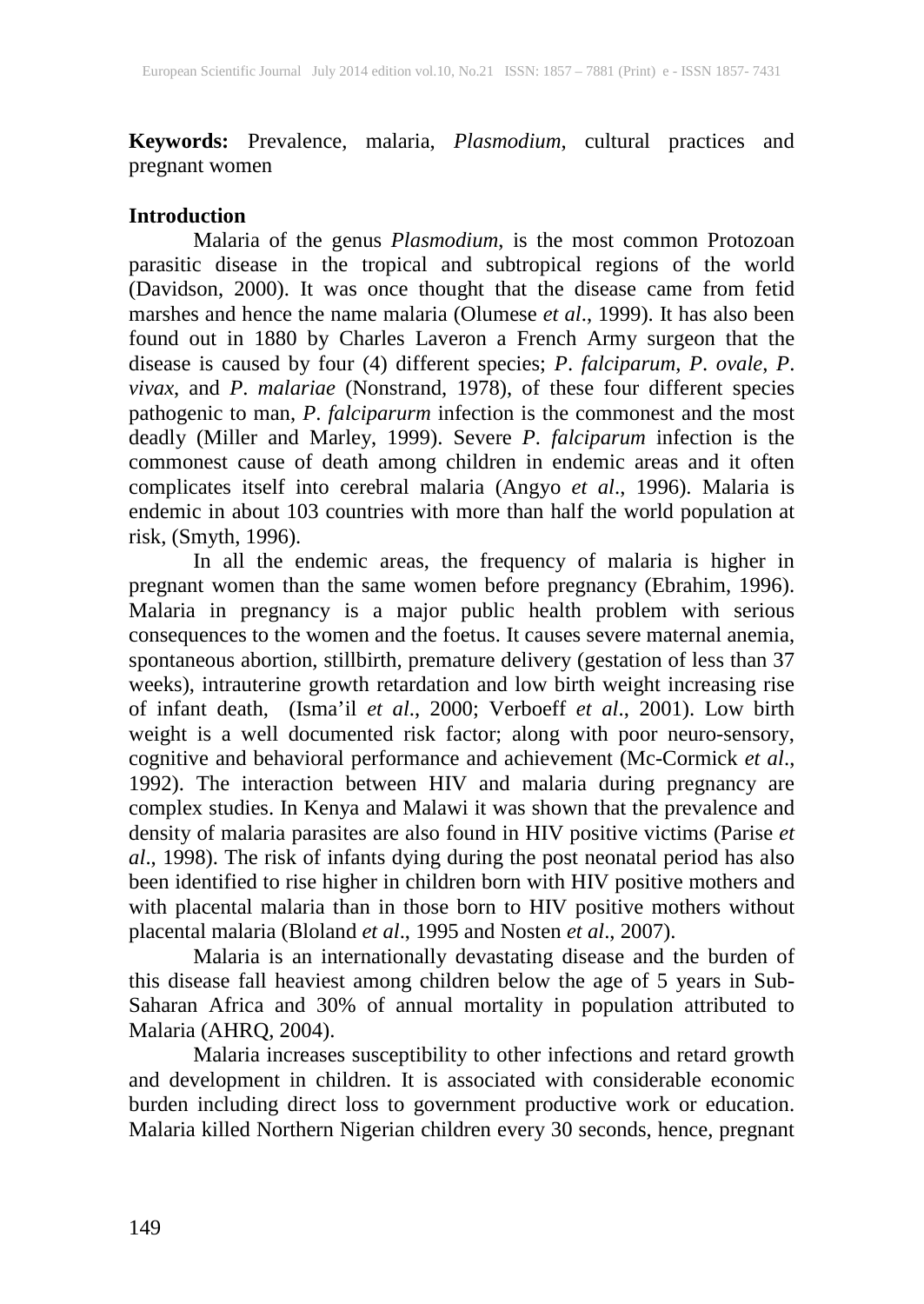women and their unborn children are also vulnerable to malaria which serves as major cause of maternal anemia and parental death (Davidson, 2000).

There are lot of activities and momentum to combat malaria in Katsina State and Nigeria at large, but deadly gaps still exist. More need to be done to prevent pregnant women and their children from being infected and ensure access to qualitative malaria treatment. We need to empower families and communities to participate and improve their knowledge and practices on how to recognize and treat malaria through nongovernmental organizations like UNICEF and WHO (Lokomba, 2012).

The present study was carried out to determine the prevalence of the common *Plasmodium* parasites and assess the attitudes and practices of pregnant women on the infections caused by the parasite.

# **Materials methods**

# **Description of the study area**

Katsina State, covering an area 23,938 sq. km., is located between latitudes 11 $\hat{A}^{\circ}08'N$  and 13 $\hat{A}^{\circ}22'N$  and longitudes 6 $\hat{A}^{\circ}52'E$  and 9 $\hat{A}^{\circ}20'E$ . The State is bounded by Niger Republic to the North, by Jigawa and Kano States to the East, by Kaduna State to the South and by Zamfara State to the West. As of 2007, Katsina's estimated population was 459,022 with total annual rainfall ranging from 600 to 700mm and 1000mm to over 800 in the eastern part of the State's Metropolis.

The city is the centre of an agricultural region producing groundnuts, cotton, hides, millet and guinea corn, and also has mills for producing peanut oil and steel (Wikipedia, 2004).

Some of the major rivers which originate in or transverse the state contain water in their channels only during the rainy season and have little or no water in the dry season.

A cool dry (harmattan) season from December to February; a hot dry season from March to May; a warm wet season from June to September and a less marked season after rains during the months of October to November, characterized by decreasing rainfall and a gradual lowering of temperature. The southern half of the state belongs to the Northern Guinea Savannah Zone, while the north belongs to the Sudan Savannah Zone (Wikipedia, 2010).

## **Sample collection**

Samples collection was carried out between the months of May to October, 2011. Blood collection and analysis was made using a technique of disinfection as described by Cheesbrough (1998). Blood was collected from four hundred and eight (408) pregnant women at the Antenatal clinics in the districts and General Hospital in Katsina. The lobe of the finger was first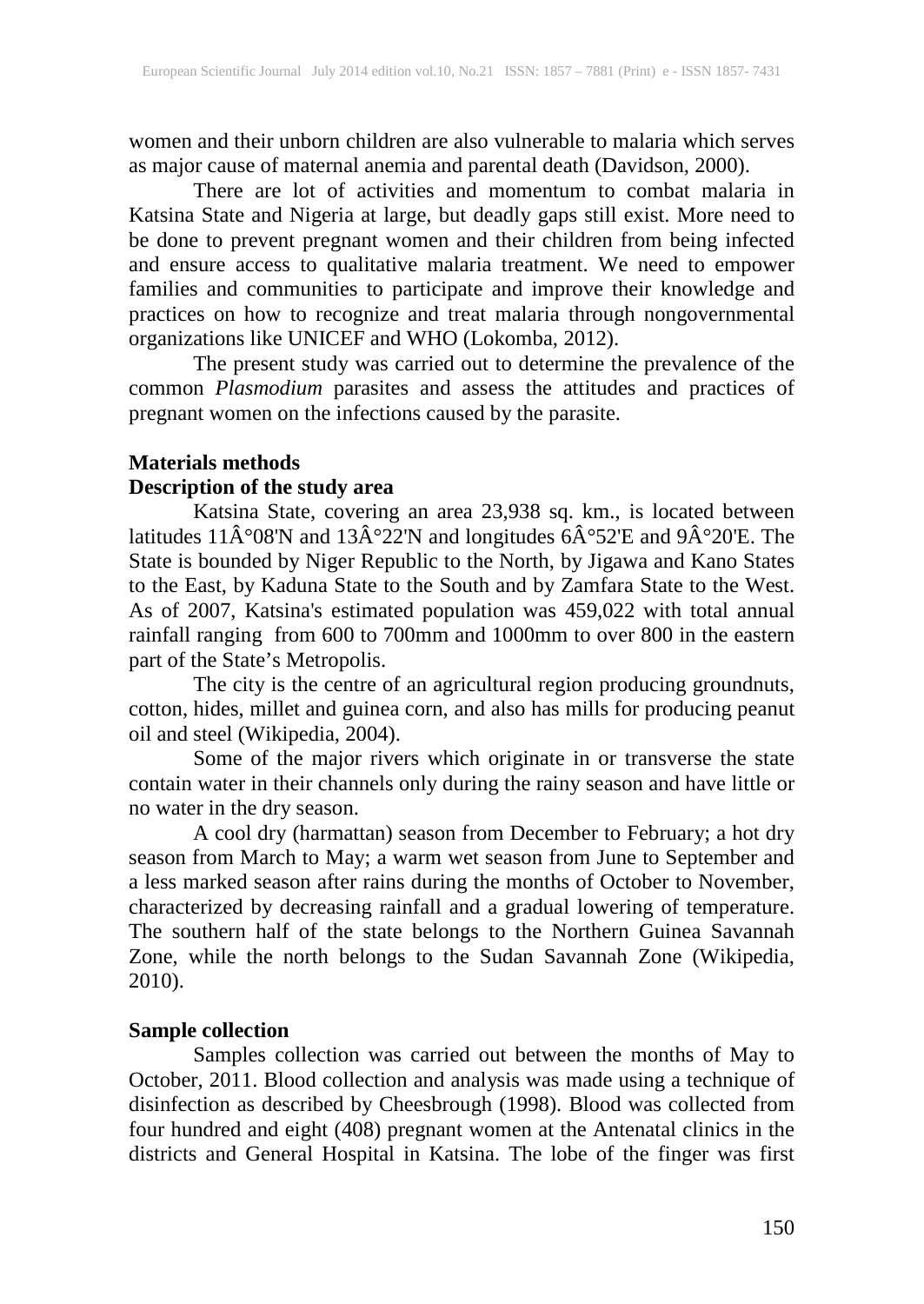disinfected with alcohol, blood lancet were used to prink the finger which were then squeeze to drop small quantity of blood of about 15x15mm at the right and another drop at the centre of the slide. The right drop was spread immediately using the edge of a slide to make the thin smear, while the central drop was spread to make the thick smear which was covered about 15x15mm at the left side of the slide.

#### **Administering questionnaires**

In all the four hundred and eight (408), sixty eight (68) questionnaires were administered to each group of the respondents (pregnant women) from whom the samples were collected. The questionnaires contain data about: age group, educational level, and occupation, modes of transmission and control measures of the mosquitoes/malaria. The slides were then labeled in accordance with the number of questionnaires.

## **Fixing and staining**

The blood film collected was allowed to air-dry with the slide in the horizontal position. Absolute methanol was used to fix the thin blood film and allow fixing for 1 to 2 minutes. All the thick and thin blood films were stained using Giemsa 3% stain for 40 minutes. The stain was then washed using tap water and the slides were placed in draining rack and allowed airdry. The blood films were placed in a box and carried to the Biology laboratory of Isa Kaita College of Education Dutsin-Ma for microscopic examination using 40 x and 100 x oil immersion objective. The results and the species of the malarial parasites were reported on the top of the questionnaires.

## **Statistical analysis**

Data collected were analyzed using descriptive statistics and Chi square  $(X^2)$  test. However, tables were drawn to show the differences and similarities between parameters.

## **Results**

It was established in this research that, out of four hundred and eight (408) blood samples collected and examined under the microscope in the laboratory, a total of one hundred and forty nine (149) were found to be infected with *Plasmodium falciparum* representing an incidence of 36.5%. It is only this type species which was encountered during the study, (table 1).

Specific incidence base on gravid status indicate that the primigravids (45.2%) have a higher incidence than the multigravids (34.6%) with  $p > 0.05$ (table 2).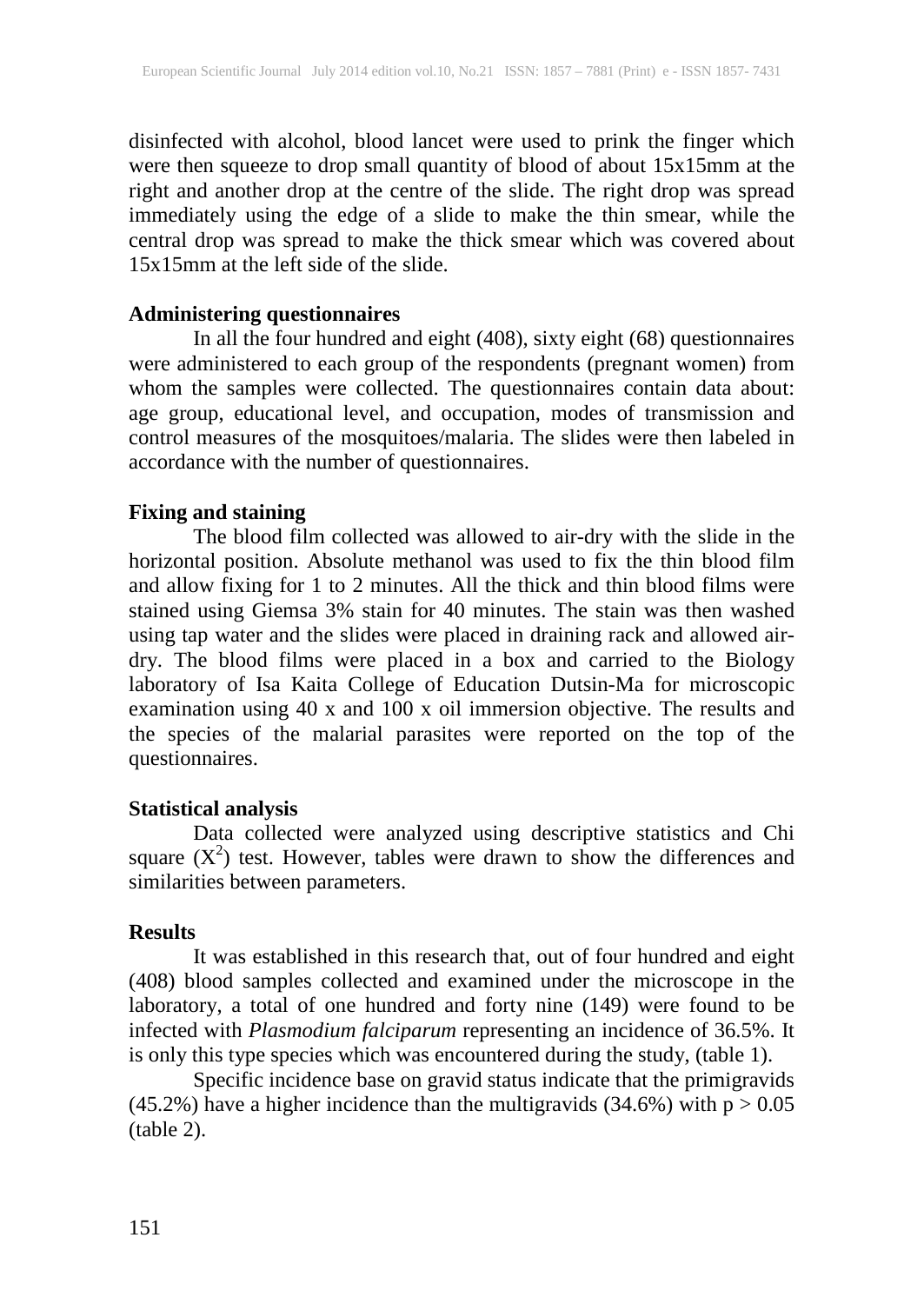The trimester distribution of the infection indicates that women in their first  $(1<sup>st</sup>)$  trimester have the highest prevalence (43.5%), followed by those who are in the third  $(3<sup>rd</sup>)$  trimester  $(38.3%)$  and the second  $(2<sup>nd</sup>)$ trimester (32.5%),  $p > 0.05$  (table 3).

Base on educational level the incidence was found to be higher in pregnant women with non-formal education (75.0%) and varies from pregnant women who attended post secondary school (45.5%), secondary school (44.8%) illiterates (43.2%), Primary School (38.4%) to those who attend Qur'anic schools  $(33.1\%)$  where  $p > 0.05$  (table 4).

The incidence of infection was age dependent showing a highest prevalence at the 10 to 19 years age group (45.7%) and 40 to 50 age group (37.5%) while 20 to 29 age group (34.2%) and 30 to 39 age group (34.1%) in years having the least incidence with slight variation,  $p > 0.05$  (table5).

Base on social status (occupation) the infection reveals an increased incidence rate from craft women (34%), full house wives (34.4%), traders (39.1%), physical working class (39.5%), teachers (42.9%) and students  $(60\%)$  to a peak amongst health workers with 100%,  $(p > 0.05)$  as in table 6. **Table 1**: Prevalence and frequency of malaria parasite with respect to species

|                 | <b>Table 1.</b> Prevalence and requency of malaria parasite with respect to species |                |  |  |  |  |  |  |  |
|-----------------|-------------------------------------------------------------------------------------|----------------|--|--|--|--|--|--|--|
| Parasite Spoies | Frequency                                                                           | Prevalence (%) |  |  |  |  |  |  |  |
| P. ovale        | 149                                                                                 | 36.5           |  |  |  |  |  |  |  |
| P. vivax        |                                                                                     |                |  |  |  |  |  |  |  |
| P. malariae     |                                                                                     |                |  |  |  |  |  |  |  |
| P. falciparum   |                                                                                     |                |  |  |  |  |  |  |  |
| Total           | 149                                                                                 | 36.5           |  |  |  |  |  |  |  |
|                 | $X^2$ test                                                                          | (p < 0.005)    |  |  |  |  |  |  |  |

| <b>Table 2:</b> Prevalence of malaria parasite based on gravid status |              |                           |                   |  |  |  |  |  |
|-----------------------------------------------------------------------|--------------|---------------------------|-------------------|--|--|--|--|--|
| <b>Gravid Status</b>                                                  | No. Examined | No. Positive              | Prevalence $(\%)$ |  |  |  |  |  |
| Primigravid                                                           |              | 33                        | 45.2              |  |  |  |  |  |
| <b>Multigravid</b>                                                    | 335          | 116                       | 34.6              |  |  |  |  |  |
| Total                                                                 | 408          | 149                       | 36.5              |  |  |  |  |  |
|                                                                       |              | $X^2$ test<br>(p < 0.005) |                   |  |  |  |  |  |

| Tabe 3: Prevalence of malaria parasite by duration of the pregnancy |  |  |
|---------------------------------------------------------------------|--|--|
|---------------------------------------------------------------------|--|--|

| Duration of pregnancy | No. Examined |             | No. Positive Prevalence $(\%)$ |  |
|-----------------------|--------------|-------------|--------------------------------|--|
| $1st$ Trimester       | 46           | 20          | 43.5                           |  |
| $2nd$ Trimester       | 166          | 54          | 32.5                           |  |
| $3rd$ Trimester       | 196          | 75          | 38.3                           |  |
| Total                 | 408          | 149         | 36.5                           |  |
|                       | $X^2$ test   | (p < 0.005) |                                |  |

| Table 4: Prevalence of malaria parasite by educational level |
|--------------------------------------------------------------|
|--------------------------------------------------------------|

| Education level       | No. Examined | No. Positive | Prevalence $(\%)$ |
|-----------------------|--------------|--------------|-------------------|
| Illiterate            | 37           | 16           | 43.2              |
| Primary school        | 73           | 28           | 38.4              |
| Secondary school      | 29           | 13           | 44.8              |
| Post secondary school |              | 05           | 45.5              |
| Our'anic school       | 254          | 84           | 33.1              |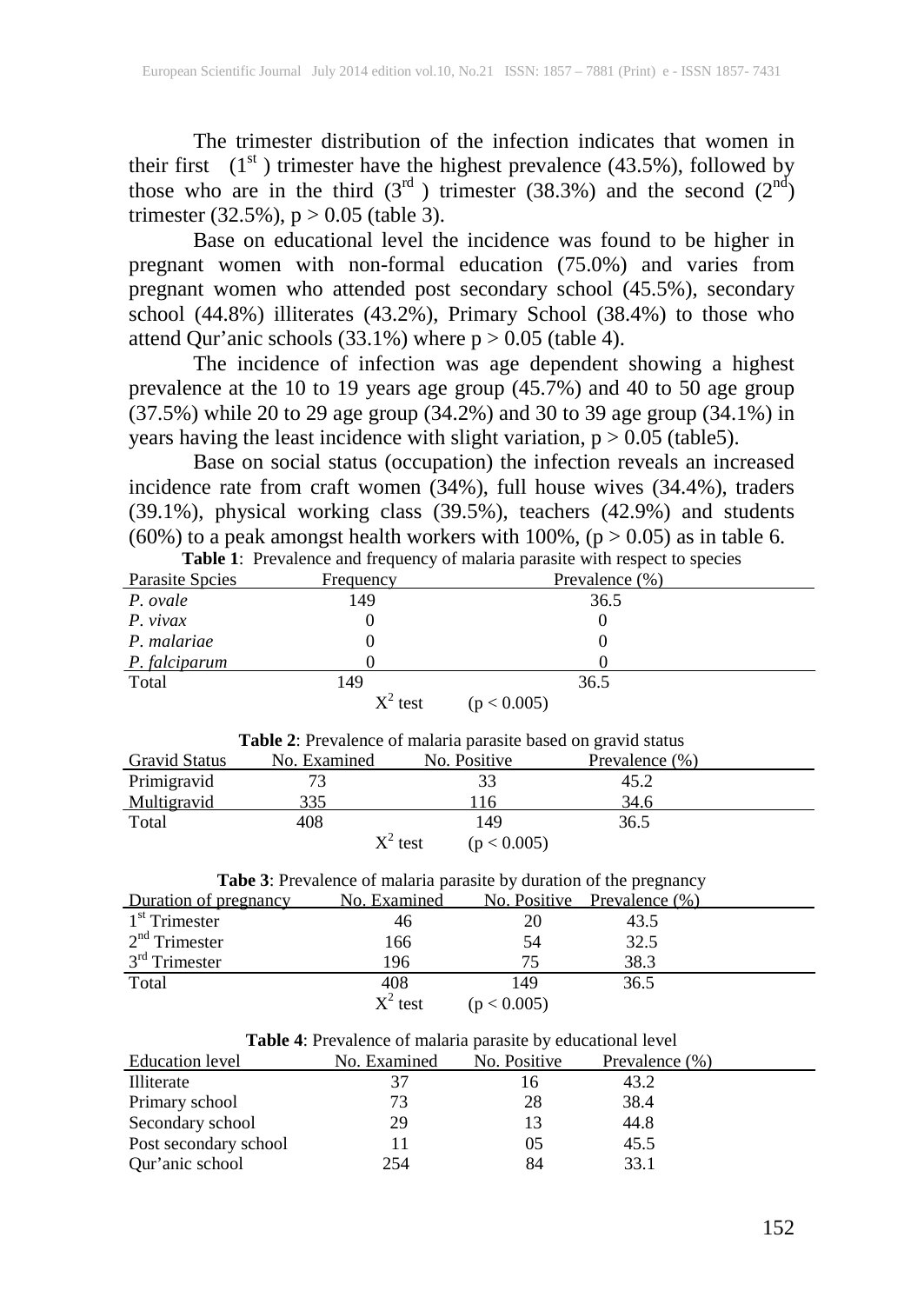| Non-formal education | 14         |             | 75.0 |  |
|----------------------|------------|-------------|------|--|
| Total                | 408        | 49          | 36.5 |  |
|                      | $X^2$ test | (p < 0.005) |      |  |

| Table 5: Prevalence malaria parasite by age group |              |                           |                |  |  |  |  |  |
|---------------------------------------------------|--------------|---------------------------|----------------|--|--|--|--|--|
| Age group                                         | No. examined | No. positive              | Prevalence (%) |  |  |  |  |  |
| 10 to 19                                          | 79           | 36                        | 45.7           |  |  |  |  |  |
| 20 to 29                                          | 222          | 76                        | 34.2           |  |  |  |  |  |
| 30 to 39                                          | 91           | 31                        | 34.1           |  |  |  |  |  |
| 40 to 50                                          | 16           | 06                        | 37.5           |  |  |  |  |  |
| Total                                             | 408          | 149                       | 36.5           |  |  |  |  |  |
|                                                   |              | $X^2$ test<br>(p < 0.005) |                |  |  |  |  |  |

| <b>rapic 0.</b> I revalence of malaria parasite by Bocial status (occupation) |              |                   |      |  |  |  |  |  |
|-------------------------------------------------------------------------------|--------------|-------------------|------|--|--|--|--|--|
| No. examined                                                                  | No. positive | Prevalence $(\%)$ |      |  |  |  |  |  |
| Physical working class                                                        | 38           |                   | 39.5 |  |  |  |  |  |
| Craft women                                                                   | 50           |                   | 34   |  |  |  |  |  |
| Full house wife                                                               | 224          | 77                | 34.4 |  |  |  |  |  |
| Trader                                                                        | 82           | 32                | 39.1 |  |  |  |  |  |
| Health worker                                                                 | 02           | 02                | 100  |  |  |  |  |  |
| Teacher                                                                       | 07           | 03                | 42.9 |  |  |  |  |  |
| Student                                                                       | 05           | 03                | 60.0 |  |  |  |  |  |
| Total                                                                         | 408          | 149               | 36.5 |  |  |  |  |  |

**Table 6**: Prevalence of malaria parasite by Social status (occupation)

 $X^2$  test (p < 0.005)

A high percentage of respondents 93.4% attributed malaria infection to mosquito bites. This knowledge is higher among the health workers, teachers, students (100%) and decreases from Craft women (98.0%), Traders (95.1%), and full house wives (91.9%) to physical working class (89.5%) as seen in appendix I. This knowledge also varies according to the educational level from the interviewed subjects without formal/with non-formal education (100%), those who attended post secondary school (100%), primary school (93.3%). Qur'anic School (91.7%) and Illiterates (91.9%) as indicated in appendix II.

The aged group knowledge of malaria transmission showed that 83.5% of those between 10 to 19 years of age attributed malaria to mosquito bites. The awareness increase to 94.6%, among women aged 20 to 29 and 97.8% to those aged 30 to 39 and 100% among those aged 40 to 50 as shown in appendix III.

Other modes of malaria transmission notified by the respondents include mother to child (3.9%), sexual intercourse (1.2%), and intake of contaminated food (1.7%), contact with house fly (0.5%), house fly bite (0.5%), higher temperature (0.2%), exposure to sun (0.2%), smelling of bad water (0.2%), and contact with blood (0.2%), and those respondents that do not know (Lay men) how malaria is transmitted with 3.7% as indicated in appendix III.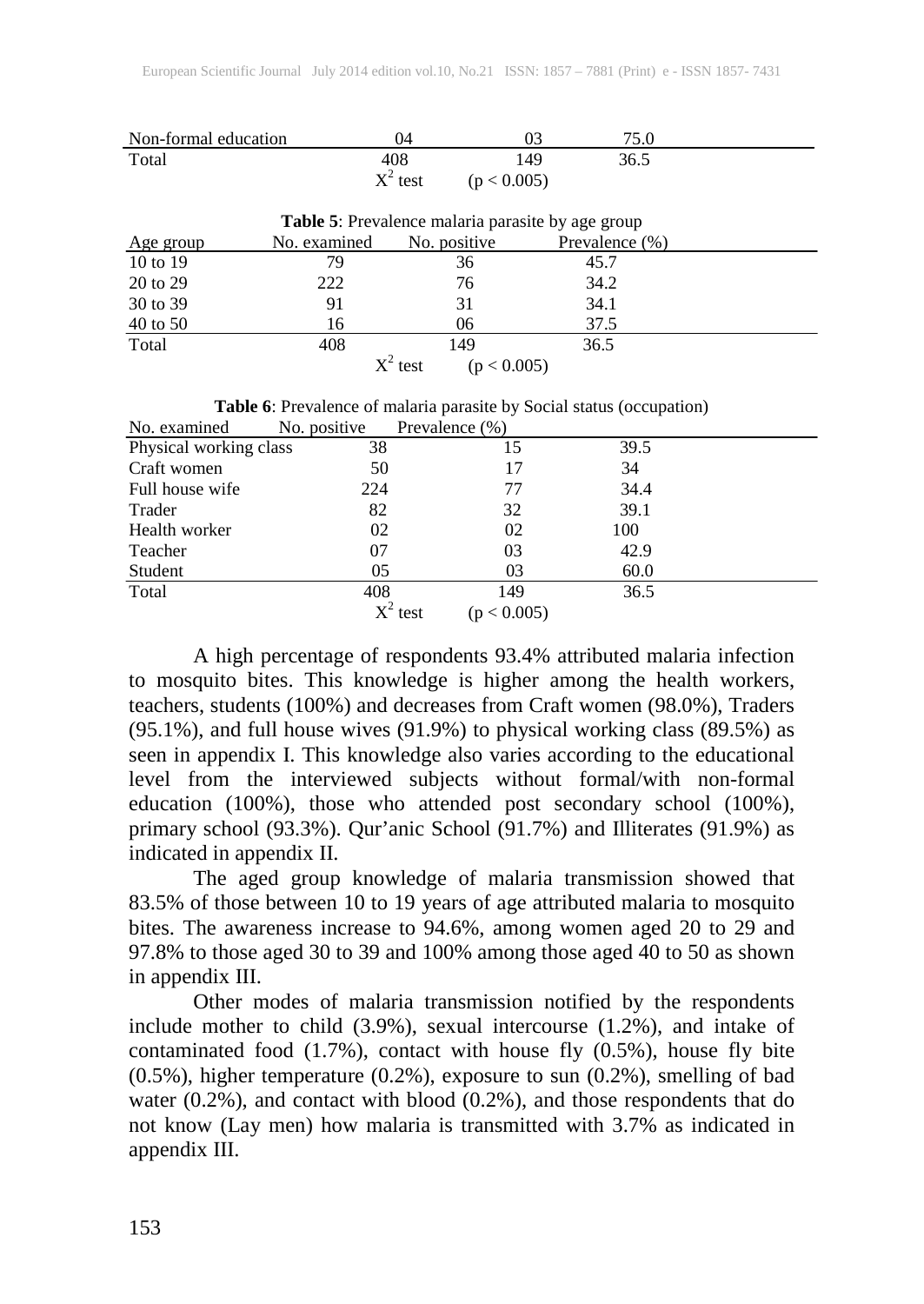A low percentage of 3.7% of the pregnant women are asymptomatic while a relatively higher percentage (75.2%) show fever as a major symptom of malaria. This varies gradually from the age group 10 to 19 years (55.7%) to age group 40 to 50 years (87.5%) as shown in appendix IV. Hence, from the pregnant women who are in their first trimester (65.2%) to those who are in the third trimester 77.1% (appendix V), while approximately the same percentage of primigravids (75.3%) and multigravids (75.2%) have shown fever as a common symptom (appendix VI).

About 2.0% of the studied population mostly house wives (3.1%) do not take any preventive measures against malaria infection, while a higher percentage of the respondents (79.2%) sleep under mosquito net to prevent malaria. This varies gradually from Teachers (100%), Traders (85.4%), Students (80.0%), Full house wives (76.8%), Physical working class (63.1%) and Health workers (50.0%). However, other preventive measures used by the pregnant women include hygiene (52.5%), use of drugs/mass chemotheraphy (60.0%), use of insecticides (29.2%), drainage of water (31.1%), devegetation (1.5%), burning of herbs/shrubs and grasses (2.2%), seeking protection from God (3.7%), shooting mosquitoes normally (2.5%), pouring oil on stagnant water (0.5%), covering of pots (0.5%), covering oneself during sleep (0.7%) and closing bed room (1.0%) as shown in appendix VII.

Out of 20.8% of the respondents who did not sleep under mosquito net 8.6% asserted that it is because they lack mosquito nets, 1.0% have no reason, 3.2% stated that it is because there are no more mosquitoes, 2.4% opined that the weather is hot, 0.7% sleep outside bed rooms, 0.2% because they sleep inside the room, 0.7% judged enough the alternative measures they use. Similarly, 0.2% because of travelling, 1.5% incapable due to laziness, 0.2% use to forget and 0.5% stated till raining season while 1.0% are of the view that they do not know the importance of the net (appendix VIII).

#### **Discussion**

It has been reported from this research, that the high prevalence of malaria among women in the study area may be attributed to the high level of illiteracy, traditional beliefs, lack of personal engagement of the population to fight malaria, the failure of government policy, the climate which influence the development of the mosquito as well as the endemicity of the area, the human behavior and the presence of *Anopheles gambiae* and *A. funestus* which are strongly anthropophagical and consequently are said by CDC (2008) to be the most efficient malaria vector in the world. All these factors promote the spread of the parasite infection.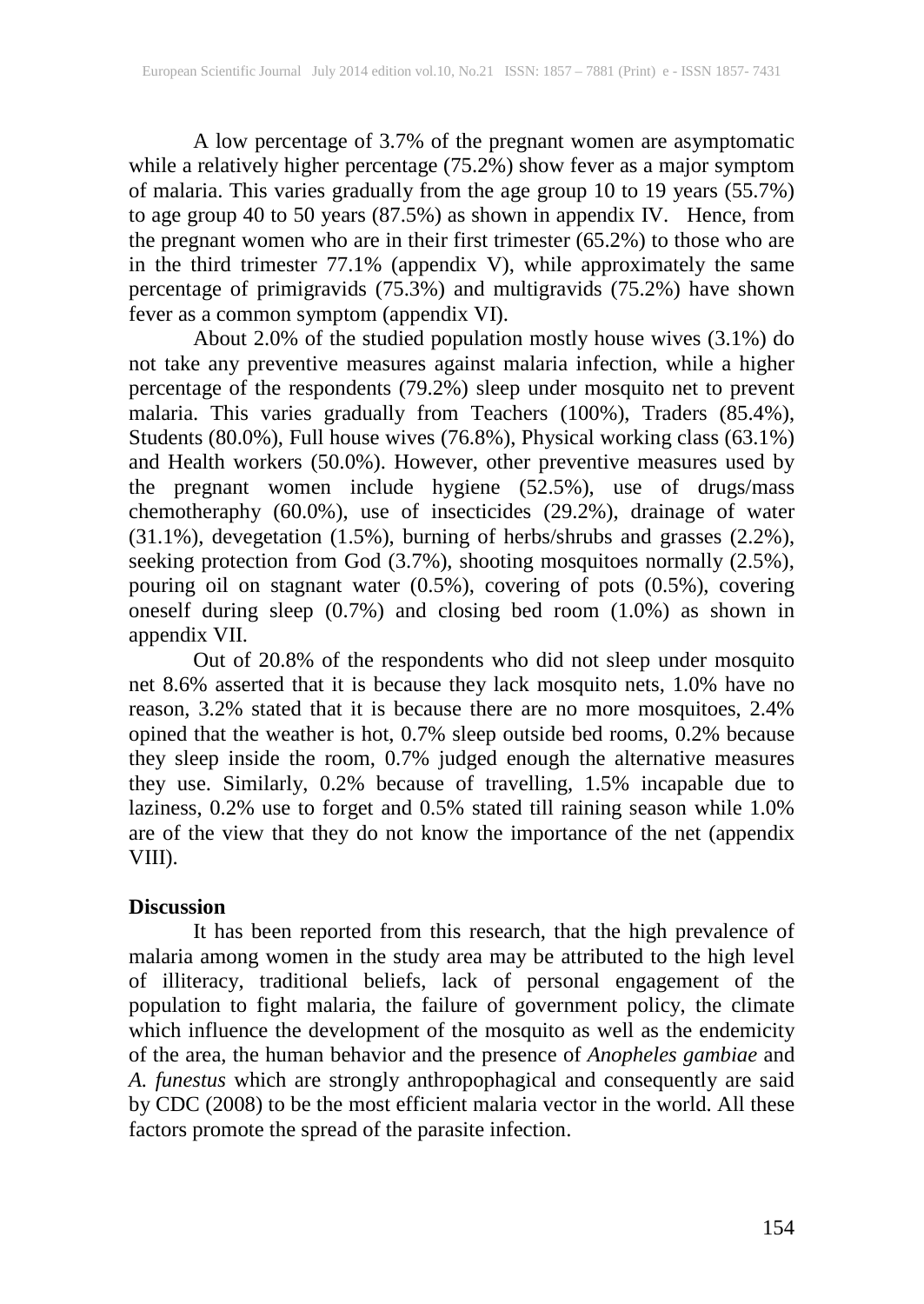Moreover, the presence of *Plasmodium falciparum* in the metropolis of Katsina being sub-saharan to some extent is vulnerable among the study populations; because CDC (2004) reported that most *Plasmodium falciparum* infection occur in sub Saharan Africa and the *P*. *falciparum* has been shown to be more common in pregnant than non pregnant women.

The higher prevalence of malaria infection established in the study area is in line with the work of Ebrahim (1996) who stated that in all malaria endemic areas the frequency of malaria is higher in the pregnant women than the same women before pregnancy , non pregnant women and men.

The higher prevalence rate of the infection among the primigravids compared with multigravids in the study area may be attributed to the fact that women at their first pregnancy (primigravids) are highly stressed compared to those with higher gravids who have experienced the physiological changes caused by the pregnancy. This condition lower the condition of the primigravids immunity which is proportionate to the stress and may also contribute to one self.

The pregnant women who are in the first trimester showed a higher prevalence than those who are in their second and third trimester. This controversy is due to the fact that, pregnant women who attended the antenatal care center of the study area start receiving intermittent preventive treatment (IPT) at their second and third trimester which reduces the prevalence of the parasite. This disagrees with the statement made by Desai *at al.* (2007) who says that the second trimester carries the highest risk of infection.

The absence of any significant difference between the prevalence of the infection among the educated and illiterate women suggests that the prevalence of the malaria parasite in the area is not affected by education. This is because, those who attended primary, secondary or post secondary schools are not health educated. Meaning that, the syllabus that was used in the schools did not contain areas on health management.

It was revealed in the research, that occupation might influence the prevalence of infection in the study area based on the results obtained which have shown that the health workers recorded the peak of the infection followed by the students. The reason might be due to the fact that the former are more exposed to mosquitoes because, they spend most of their night time to read in an open or closed space without protective measures just as the health workers.

This correlates with the work of Aiyelabegan (2002) on the prevalence of malaria parasites in pregnant women in Sokoto metropolis who discovered that students have the highest rate of infection.

The higher prevalence of infection seen in women aged 10-19 compared to other age groups could be due to the fact that youngest pregnant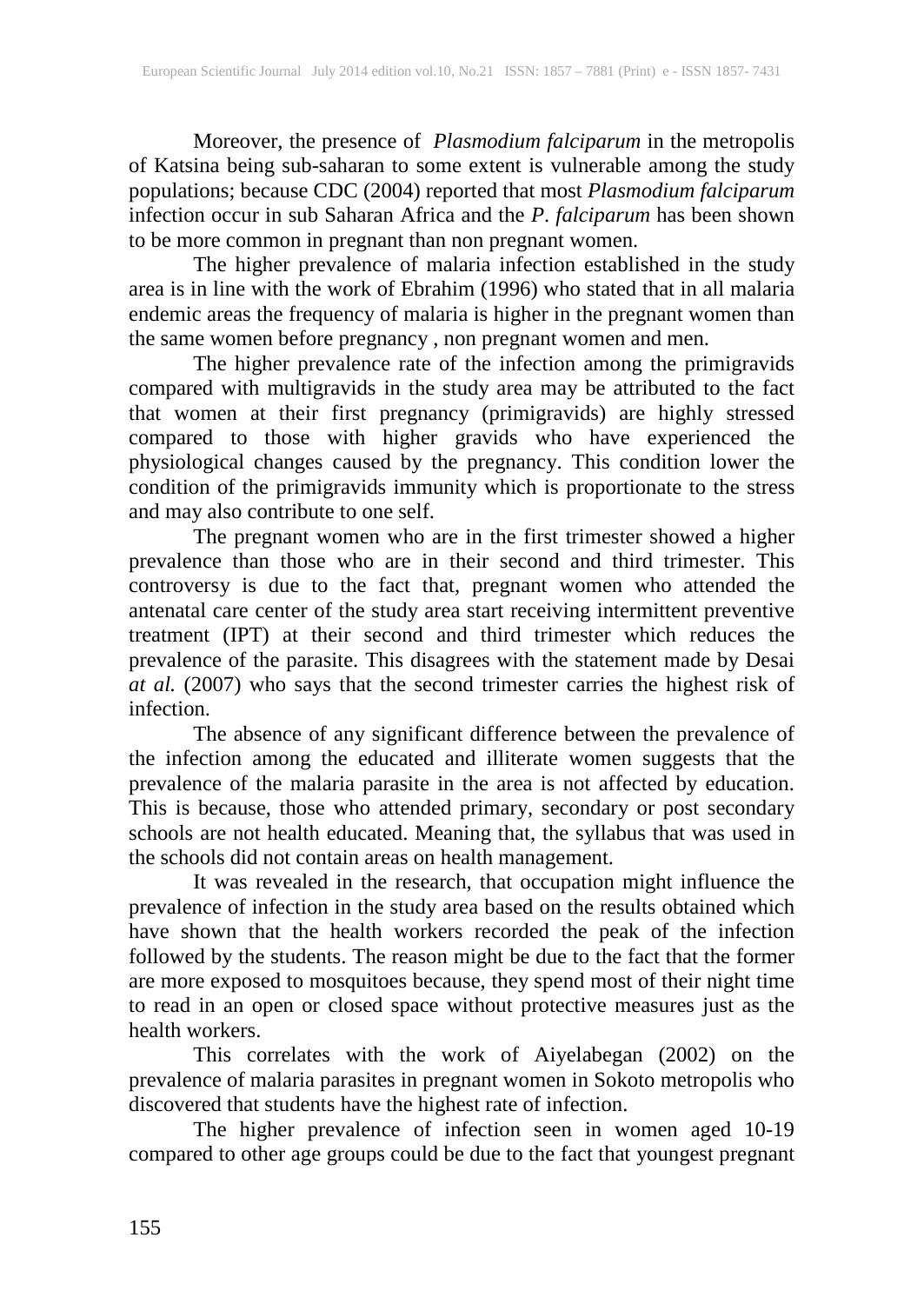women have experienced less contact with mosquitoes than the other aged groups and therefore their immunity is not well developed/active as others.

The results revealed that the knowledge on malaria transmission is very poor and reflect ideas rooted in the custom and tradition of the people who believed that sexual intercourse, ingestion of contaminated food, contact with house fly or its bite, high temperature exposure to sun and smelling of bad water predispose someone to malaria infection. This supports the work of Malar (2005) who conducted a research on epidemiological and biological features of malaria among children in Niamey, Niger Republic and noticed that traditional believes are still deeply rooted in families and they interfere with the care seeking pattern. Only few women knew that malaria can be transmitted from mother to fetus, while some asserted that they do not know any mode of malaria transmission. Older pregnant women 40 to 50 years, those with post secondary education, health workers and students recorded more correct knowledge on malaria transmission. From this, it could be deduced that, the level of education and the life time experience is very important in understanding the modes of malaria transmission. Oparacha (2007) pointed out that the mother's perception and management of childhood malaria in Umuahia South Local Government Area, Abia State Nigeria, that the older mothers with tertiary education and health workers recorded more correct knowledge on the etiology of malaria.

The socio-cultural and behavioral practices to prevent malaria indicate that most of the pregnant women prefer to sleep under mosquito net to prevent malaria. This shows that pregnant women of this area are aware of the efficiency in using mosquito net to control malaria in pregnancy which will contribute to roll back malaria and to reduce the maternal and neonatal death. This disagrees with the findings of Idowu and Mafiana (2007) on malaria in pregnancy in Abeokuta, Nigeria who reported that only 0.2% of the Abeokuta's women used Insecticide Treated Nets. It was also reported that a high parentage of the respondents use Intermittent Preventive Treatment (IPT). This might be due to the fact that the pregnant women who attended public antenatal care centers in their second and third trimester were been given free drugs. WHO (2003) in their report recommended that all pregnant women should receive at least two (2) doses of IPT during routinely antenatal clinic visits. More so, the result revealed that some of the respondents do not take any preventive measures. This shows that up to now some pregnant women of the area are not worried about infants/fetus health status. This may have great impact on the morbidity and mortality. Out of the pregnant women who do not use mosquito net, some asserted that it is because they do not have the nets. This shows that poverty may have played some role in the choice of malaria preventive measures. Other stated reasons by the respondents on not sleeping under mosquito net include: sleeping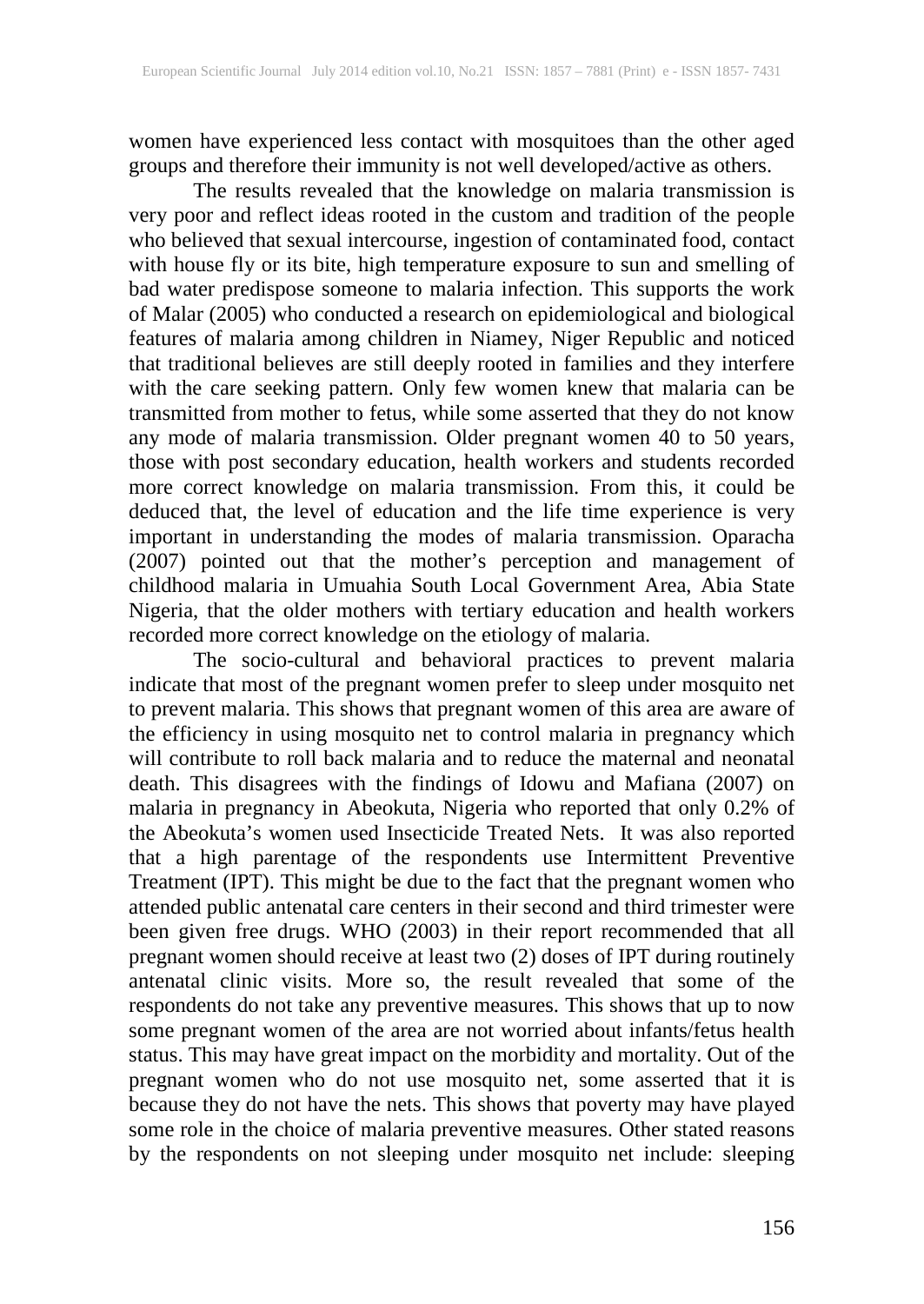outside and hot weather. This agrees with the CDC report (2004) which highlighted that the climate may determine human behaviors that may increase contact with *Anopheles* mosquitoes. Hot weather may also encourage people to sleep outdoors or discourage them from using mosquito nets. The results indicated that some of the interviewed subjects do not sleep under mosquito nets because, according to them there are no more mosquito. But traditional folk believe that malaria is "a raining season disease'' that still exists in the area. This study also document on the most common symptoms and signs found among the population studied. Therefore most of the pregnant women experienced fever during malaria illness. This correlates with the view of Hagmann *et al*. (2007), who stated that congenital malaria tends to present and rise with fever and Erik (1999) said that malaria is very important cause of fever.

However, a low percentage of the subjects are asymptomatic. This disagrees with the work of Nonsten *et al*. (2007) who reported that majority of women with malaria during pregnancy remained asymptomatic. Other symptoms and signs shown by the pregnant women in this research include headache, tiredness, joint pain, pimples/rashes on the mouth, lean bodies, diarrhea and loss of appetite. This approves the report of Erik (1999) who reported that the signs and symptoms of malaria are non specific and mimic those many other infections.

#### **Conclusion**

The research undertaken indicates that there is a high prevalence of *Plasmodium* and *falciparum* is the only species in which malarial parasites are found. Recognition of malaria-like illness was also based on peoples beliefs and the behavioral practices and their attitudes may become key determinants to successfully rollback malaria throughout the study area, Nigeria and Africa at large.

## **References:**

AHRQ (2004). Agency for Health Care Research Quality: Diagnosis and Treatment of Malaria Lindan HQA, *Parasitologica*, 10: 30-31.<br>Retrieved Tuesday 28<sup>th</sup> May, 2011 from http://wv

May, 2011 from http://www.unicef.org/ intfobyiiyjnieria-49472.htm

Aiyelabegan, M. (2002). The Day Feet of the Malaria Grant and its African roots: Hypothesis and Inferences about Origin, Spread and Controls of *Plasmodium falciparum*. *Parasitologia*, 41:277-283

Angyo, IA, Pam, SD, Szlachetka, R. (1996). Clinical Pattern and outcome in Children with acute severe *falciparum* Malaria at Jos University Teaching Hospital, Nigeria. *East African Medical Journal*, 73: 823-826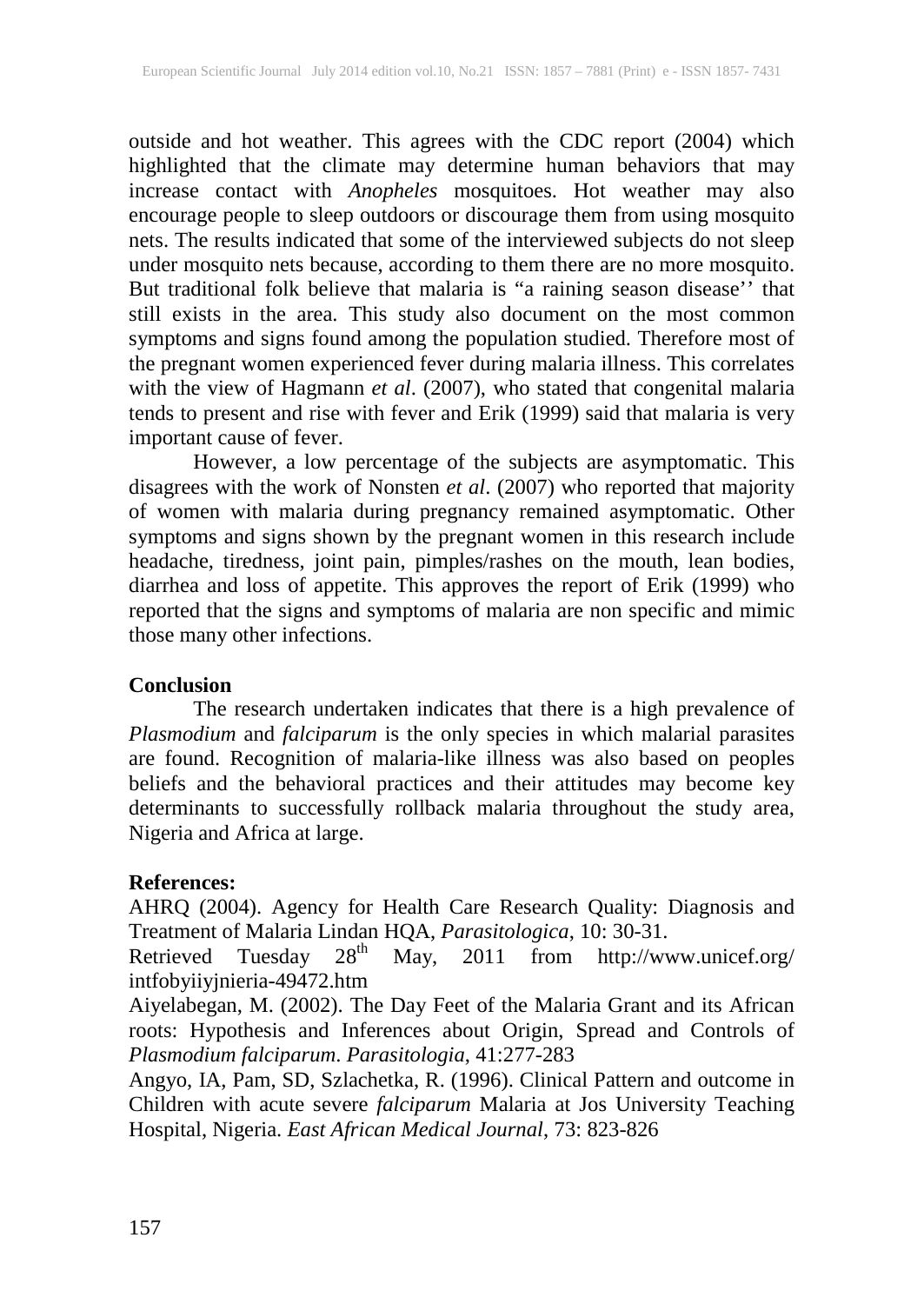Bloland, P.B., Wirima, J.J., Stekete, R.W., Chilima, B., Hightower, A. and Brenan, J.G. (1995). Maternal HIV infection and infant mortality in Malawi: Evidence for increased mortality due to placental malaria infection. *AIDS*, 9: 721-726

CDC (2004). Malaria in pregnancy (404) 639-3534

CDC (2008). Biology. *Anopheles* mosquito (404) 639-3531

Cheesbrough, M. (1998). District Laboratory Practice for Tropical Countries. Cambridge University Press. PP 235-238

Davidson, L. (2000). Malaria. *The Horn Newspaper Nigeria*, LT Publication, PP 11-14

Desai, M. Ter-Kuite, F.O., Nosten, F. and Collozi, M. (1999). Epidemiology and Burden of Malaria in Pregnancy. *Lancet Journal Infectious Disease*, 7 (2): 93-102

Ebrahim, G.J. (1996). Malaria during pregnancy. *Journal of Tropical Pediatrics* 42(2): 62 - 63.

Erik, N. (1999). Communicable Diseases. AMREF 3<sup>rd</sup> Edition, PP 94-95 Idowu, O.A. and Mafiana, C.F. (2007). Malaria in Pregnancy. *Nigerian* 

*Journal of Parasitology*, 28: 185-195

Isma'il, M.R., Ordi, J., Memendez, C., Ventura, P.J., Aponte, J.J., Kahigwa, E., Hirt, R., Cardesa, A. and Alonso, A.P.L. (2000). Placental Pathology in Malaria: Histological Immunohistochemical and Quantitative Study. *Human Pathology Journal*, 31: 85-93

Hagmann, S., Khanna, K., Niazi, M., Pasvol, G., Shingadia, D. and Lalloo, D.G. (2007). Congenital Malaria, an important differential diagnosis to consider when evaluating febrile infant of immigrant mothers. *Pediatrics Emends Care*, P 326-329

Lokomba, V. (2012). *Plasmodium falciparum* Parasitaemia in the first half of pregnancy, Uterine and Umblical artery Blood flow and Foetal growth: A Loongitudinal Doppler ultra sound study. *Malaria Journal*, 11: 319 Retrieved Thursday  $27<sup>th</sup>$  May, 2011 from http://www.malariadiagnosis. dia.htm

Malar, J. (2005). Epidemiological Clinical and Biological features of malaria among Children in Niamey, Niger Published Online Doc: 10-1186/475- 2875-4-10

Mc-Cormic, M.C., Brooks-Gumn, J., Workman, K., Turner, J., Pecham, G.J. (1992). The Health and Developmental Status of Low Birth Weight Children at School Age. JAMA 267:2204-2208

Miller, S.A. and Marley, J.P. (1999). Zoology 4<sup>th</sup> Edition. WMC Brown Publishers, Debuque Lowa Melbourne, Australia PP 251-253

Nonstrand, V. (1978). 'Malaria in Scientific Encyclopedia' 6<sup>th</sup> Edition Van Nonstrand Reinhold Company, PP 1812-1813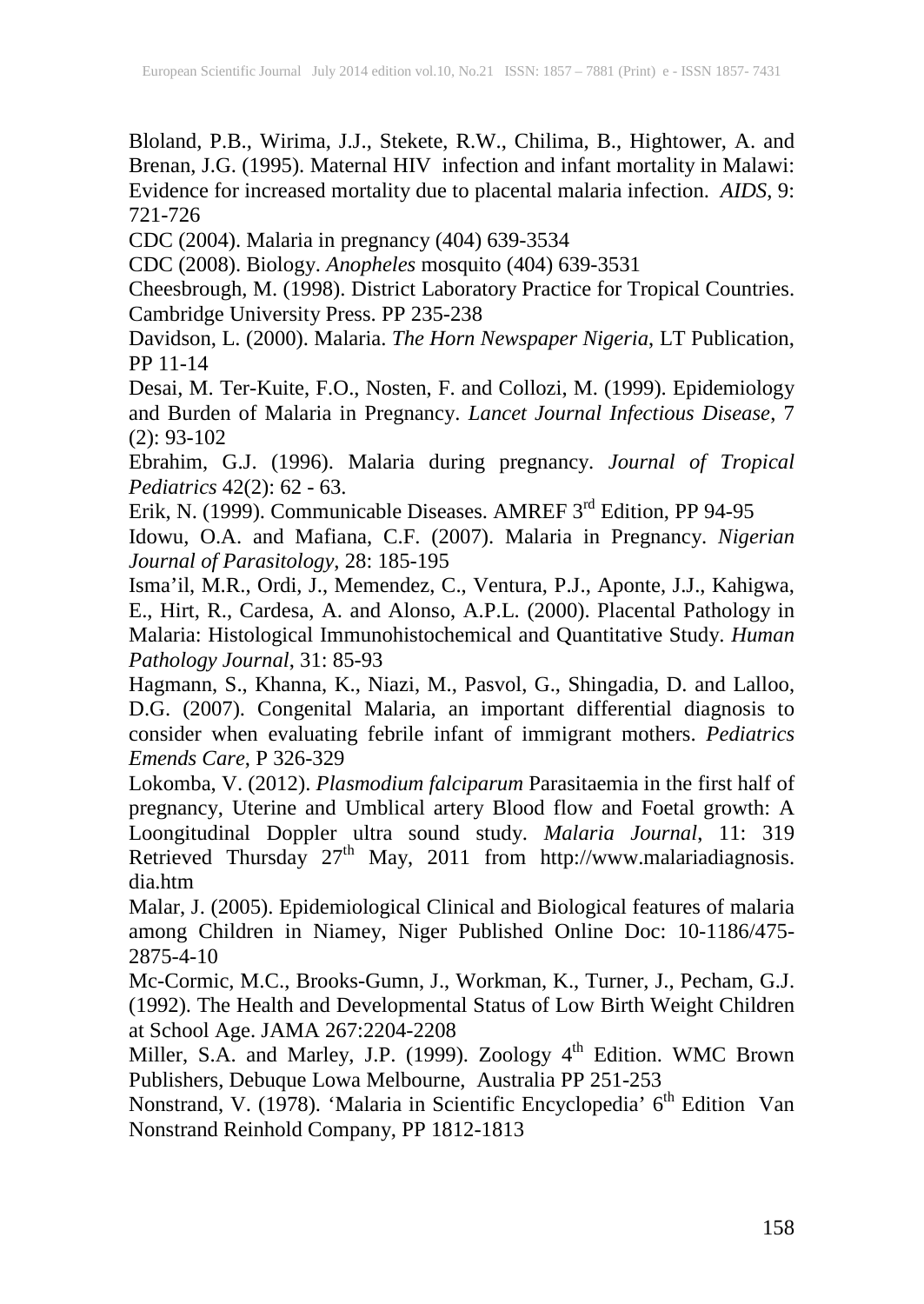Olumese, P.E., Gbadegesin, R.A. and A deyemo, A.A. (1999). Neurological Features of Cerebral Malaria in Nigerian Children. *Annals of Tropical Pediatrics*, 19M 321-325

Oparacha, E.T. (2007). Mother's perception and Management of Childhood Malaria in Umuohia South Local Government Area, Abia State, Nigeria. *Nigerian Journal of Parasitology*, 28: 123-125

Parise, M.E., Agibi, JG., Nahlen, B.C., Shultz, J.M., Roberts, J.M., Misore, A., Muga, R. Oloo, A.J. and Stekete, R.W. (1998). Efficacy of Sulphodoxine and Pyremithamine FOR Prevention of Placental Malaria in an Area of Kenya with a high Prevalence Malaria and HIV Infection. *Animal Journal of Tropical Medical Hygiene*. 59:813-820

Smyth, J.D. (1994). Animal Parasitology. Cambridge University Press, Low Price Edition

Verboeff, F.H., Brabin, B.J., Van-Bauren, S., Chimsuku, L., Kazembe, P., Wit, Bwahead, R.L. (2001). Analysis of Intra-uterine Growth Retardation in Rural Malawi. *European Journal of Clinical Nutrition*, 55: 682-689.

Wikipedia (2004). The Demography of Katsina, Gobarau-Albarka INC Report. Retrieved February 20<sup>th</sup> 2007 from http://www.albarkablog.com

Wikipedia (2010). The Biography of Katsina and Emirate Council. Retrieved Monday  $6^{\text{th}}$  May, 2013 from http://www.onlinenigeria.com/links/  $2013$  from http://www.onlinenigeria.com/links/ katsinaadv.asp

WHO (2003). World Health Organization: Strategic Frame Work for Malaria Control during Pregnancy in the WHO African Region, Geneva.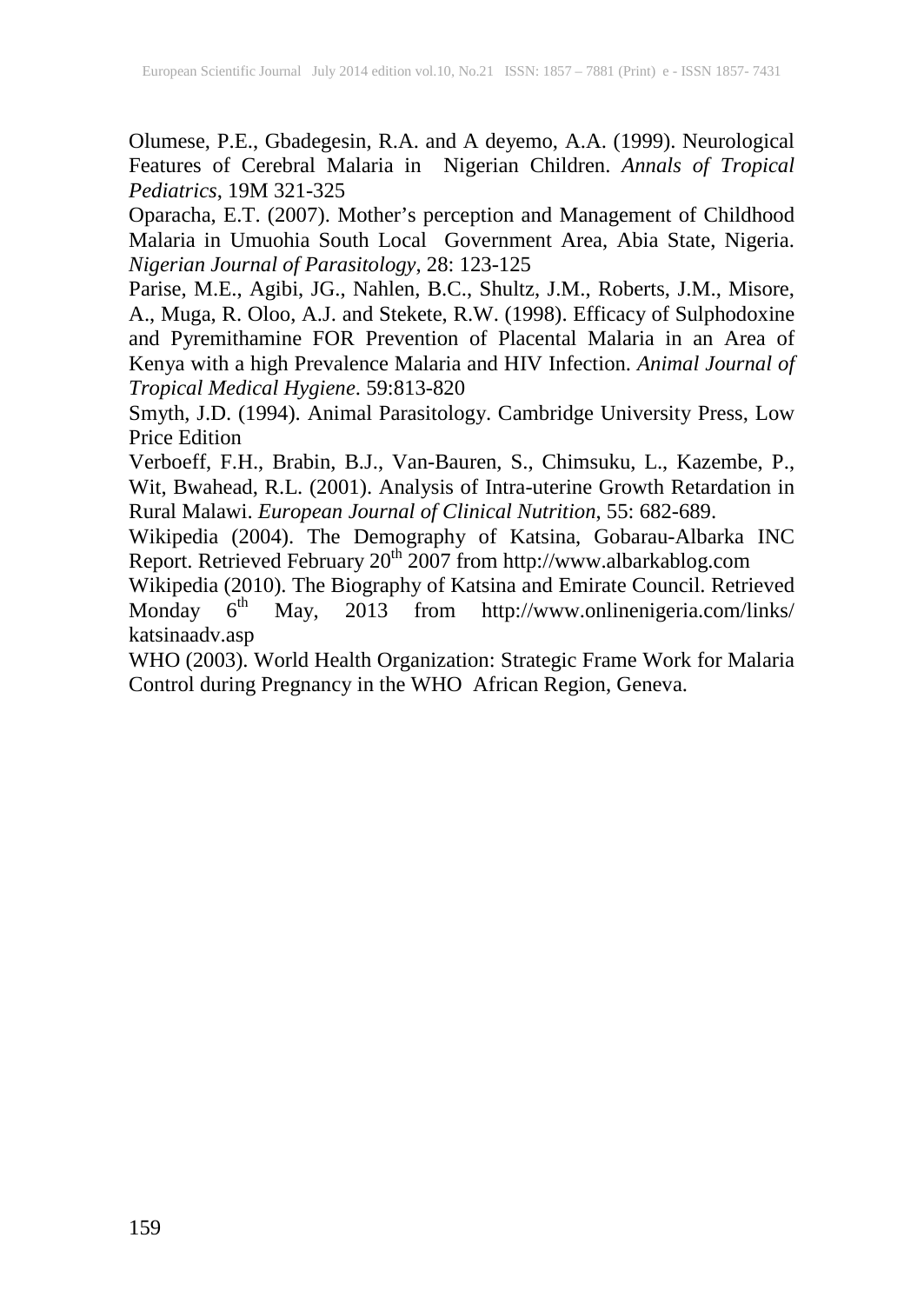|               |                  | Appendix 1. Knowledge on the modes of malaria transmission by women occupation |                                        |                    |              |                                  |                   |                     |                         |                                    |                          |
|---------------|------------------|--------------------------------------------------------------------------------|----------------------------------------|--------------------|--------------|----------------------------------|-------------------|---------------------|-------------------------|------------------------------------|--------------------------|
| Occupation    | Mosquito<br>Bite | Intercourse<br>Sexual                                                          | contaminated<br>ð<br>Ingestion<br>food | child<br>Mother to | know<br>Don' | with<br>f(y)<br>Contact<br>house | fly bite<br>House | temperature<br>High | $\sin$<br>đ<br>Exposure | bad<br>ð<br>water<br>50<br>Smellin | with<br>blood<br>Contact |
| Physical      | 34               | 02                                                                             | $\Omega$                               | $\Omega$           | $\Omega$     | $\Omega$                         | 01                | 01                  | $\Omega$                | 01                                 | $\Omega$                 |
| working class | (89.5)           | (5.3)                                                                          | (0.0)                                  | (0.0)              | (0.0)        | (0.0)                            | (0.6)             | (0.6)               | (0.0)                   | (0.6)                              | (0.0)                    |
| Craft women   | 49               | $\Omega$                                                                       | 01                                     | 03                 | $\Omega$     | $\Omega$                         | $\theta$          | $\Omega$            | $\Omega$                | $\Omega$                           | $\Omega$                 |
|               | (98.0)           | (0.0)                                                                          | (2.0)                                  | (6.0)              | (0.0)        | (0.0)                            | (0.0)             | (0.0)               | (0.0)                   | (0.0)                              | (0.0)                    |
| Full house    | 206              | 02                                                                             | 06                                     | 04                 | 12           | 02                               | 01                | $\Omega$            | $\Omega$                | $\Omega$                           | $\Omega$                 |
| wife          | (91.9)           | (0.9)                                                                          | (2.7)                                  | (1.8)              | (5.4)        | (0.9)                            | (0.4)             | (0.0)               | (0.0)                   | (0.0)                              | (0.0)                    |
| Trader        | 78               | 01                                                                             | $\mathbf{0}$                           | 07                 | 03           | $\boldsymbol{0}$                 | $\theta$          | $\Omega$            | 01                      | $\Omega$                           | 01                       |
|               | (95.1)           | (1.2)                                                                          | (0.0)                                  | (8.5)              | (3.7)        | (0.0)                            | (0.0)             | (0.0)               | (1.2)                   | (0.0)                              | (1.2)                    |
| Health worker | 02               | $\Omega$                                                                       | $\Omega$                               | 01                 | $\Omega$     | $\Omega$                         | $\Omega$          | $\Omega$            | $\Omega$                | $\Omega$                           | $\Omega$                 |
|               | (100.0)          | (0.0)                                                                          | (0.0)                                  | (50.0)             | (0.0)        | (0.0)                            | (0.0)             | (0.0)               | (0.0)                   | (0.0)                              | (0.0)                    |
| Teacher       | 07               | $\Omega$                                                                       | $\theta$                               | $\Omega$           | $\Omega$     | $\theta$                         | $\Omega$          | $\Omega$            | $\Omega$                | $\Omega$                           | $\Omega$                 |
|               | (100.0)          | (0.0)                                                                          | (0.0)                                  | (0.0)              | (0.0)        | (0.0)                            | (0.0)             | (0.0)               | (0.0)                   | (0.0)                              | (0.0)                    |
| Student       | 05               | $\mathbf{0}$                                                                   | $\overline{0}$                         | 01                 | $\Omega$     | $\theta$                         | $\theta$          | $\Omega$            | $\Omega$                | $\theta$                           | $\Omega$                 |
|               | (100.0)          | (0.0)                                                                          | (0.0)                                  | (20.0)             | (0.0)        | (0.0)                            | (0.0)             | (0.0)               | (0.0)                   | (0.0)                              | (0.0)                    |
| Total         | 381              | 05                                                                             | 07                                     | 16                 | 15           | 02                               | 02                | 01                  | 01                      | 01                                 | 01                       |
|               | (93.4)           | (1.2)                                                                          | (1.7)                                  | (3.9)              | (3.7)        | (0.5)                            | (0.5)             | (0.2)               | (0.2)                   | (0.2)                              | (0.2)                    |

#### **Table of appendices Appendix I**: Knowledge on the modes of malaria transmission by women occupation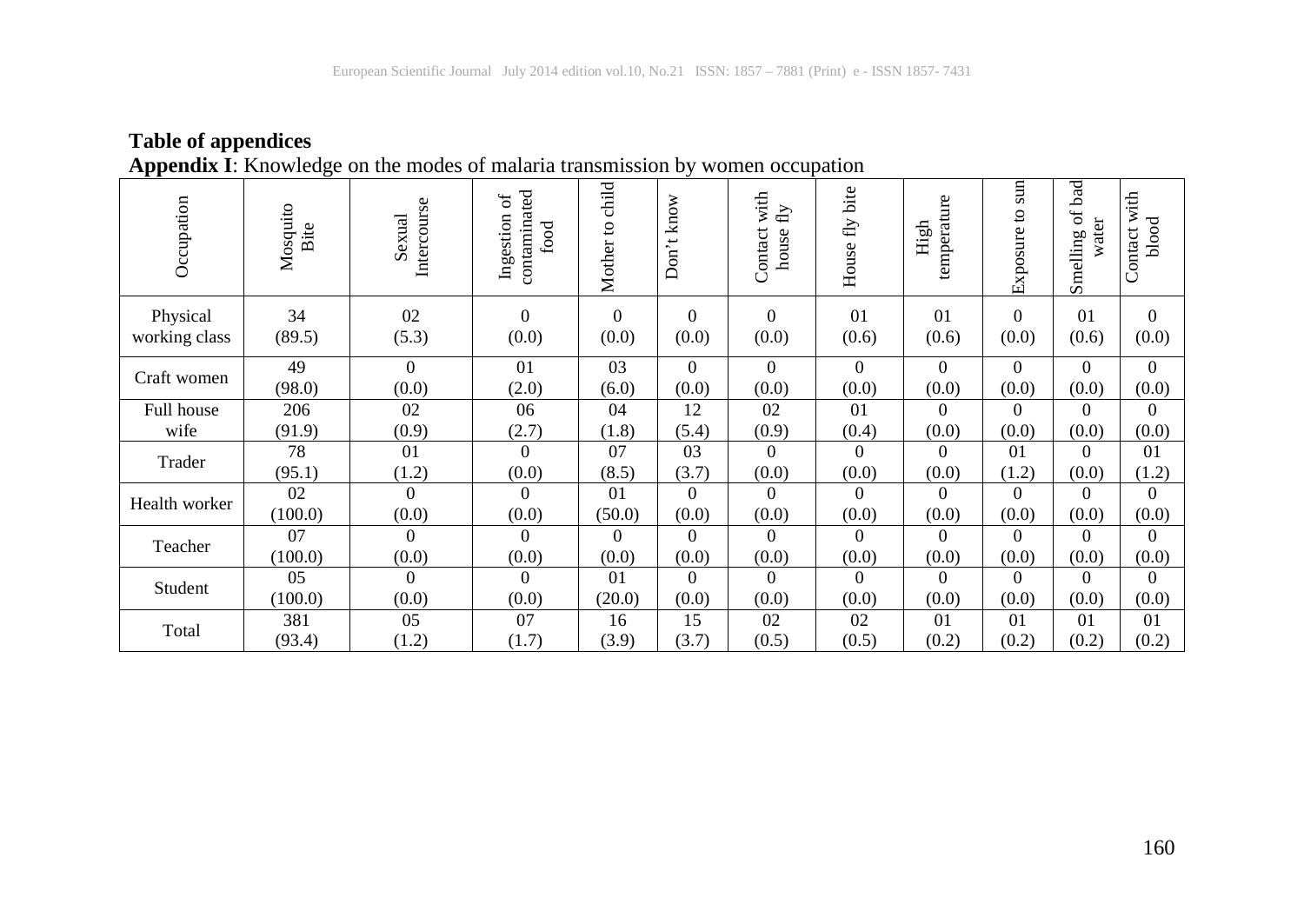| Educational<br>level        | Mosquito<br>Bite | Intercourse<br>Sexual | contaminated<br>$\sigma$<br>Ingestion<br>food | °,<br>Mother<br>child   | know<br>$\overline{\phantom{a}}$<br>Don | with<br>$\rm{fly}$<br>Contact<br>house | $\rm{fly}$<br>bite<br>House | temperature<br>High | S<br>Exposure<br>sun | $\sigma f$<br>water<br>Smelling<br>bad | with<br>blood<br>Contact |
|-----------------------------|------------------|-----------------------|-----------------------------------------------|-------------------------|-----------------------------------------|----------------------------------------|-----------------------------|---------------------|----------------------|----------------------------------------|--------------------------|
| Illiterate                  | 34               | $\Omega$              | $\Omega$                                      | $\theta$                | 01                                      | 02                                     | $\Omega$                    | 01                  | $\theta$             | $\theta$                               | $\Omega$                 |
|                             | (91.9)           | (0.0)                 | (0.0)                                         | (0.0)                   | (2.7)                                   | (5.4)                                  | (0.0)                       | (2.7)               | (0.0)                | (0.0)                                  | (0.0)                    |
| Primary                     | 71               | $\theta$              | 02                                            | 04                      | $\theta$                                | $\overline{0}$                         | $\theta$                    | $\Omega$            | $\Omega$             | $\Omega$                               | $\mathbf{0}$             |
| School                      | (93.3)           | (0.0)                 | (2.7)                                         | (5.5)                   | (0.0)                                   | (0.0)                                  | (0.0)                       | (0.0)               | (0.0)                | (0.0)                                  | (0.0)                    |
| Secondary                   | 28               | $\Omega$              | $\Omega$                                      | 02                      | 01                                      | $\Omega$                               | $\Omega$                    | $\Omega$            | $\Omega$             | $\Omega$                               | $\theta$                 |
| School                      | (96.6)           | (0.0)                 | (0.0)                                         | (6.9)                   | (3.4)                                   | (0.0)                                  | (0.0)                       | (0.0)               | (0.0)                | (0.0)                                  | (0.0)                    |
| Post<br>Secondary<br>School | 11<br>(100.0)    | $\mathbf{0}$<br>(0.0) | $\Omega$<br>(0.0)                             | 0 <sub>1</sub><br>(9.1) | $\Omega$<br>(0.0)                       | $\Omega$<br>(0.0)                      | $\Omega$<br>(0.0)           | $\Omega$<br>(0.0)   | $\Omega$<br>(0.0)    | $\Omega$<br>(0.0)                      | $\Omega$<br>(0.0)        |
| Qur'anic                    | 233              | 05                    | 05                                            | 09                      | 09                                      | $\Omega$                               | 02                          | $\Omega$            | 01                   | 01                                     | 01                       |
| School                      | (91.7)           | (2.0)                 | (2.0)                                         | (3.5)                   | (3.5)                                   | (0.0)                                  | (0.8)                       | (0.0)               | (0.4)                | (0.4)                                  | (0.4)                    |
| Non formal                  | 04               | $\Omega$              | $\Omega$                                      | $\Omega$                | $\Omega$                                | $\Omega$                               | $\Omega$                    | $\Omega$            | $\Omega$             | $\Omega$                               | $\theta$                 |
| Education                   | (100.0)          | (0.0)                 | (0.0)                                         | (0.0)                   | (0.0)                                   | (0.0)                                  | (0.0)                       | (0.0)               | (0.0)                | (0.0)                                  | (0.0)                    |
|                             | 381              | 05                    | 07                                            | 16                      | 15                                      | 02                                     | 02                          | 01                  | 01                   | 01                                     | 01                       |
| Total                       | (93.4)           | (1.2)                 | (1.7)                                         | (3.9)                   | (3.7)                                   | (0.5)                                  | (0.5)                       | (0.2)               | (0.2)                | (0.2)                                  | (0.2)                    |

**Appendix II**: Knowledge on the modes of malaria transmission by educational level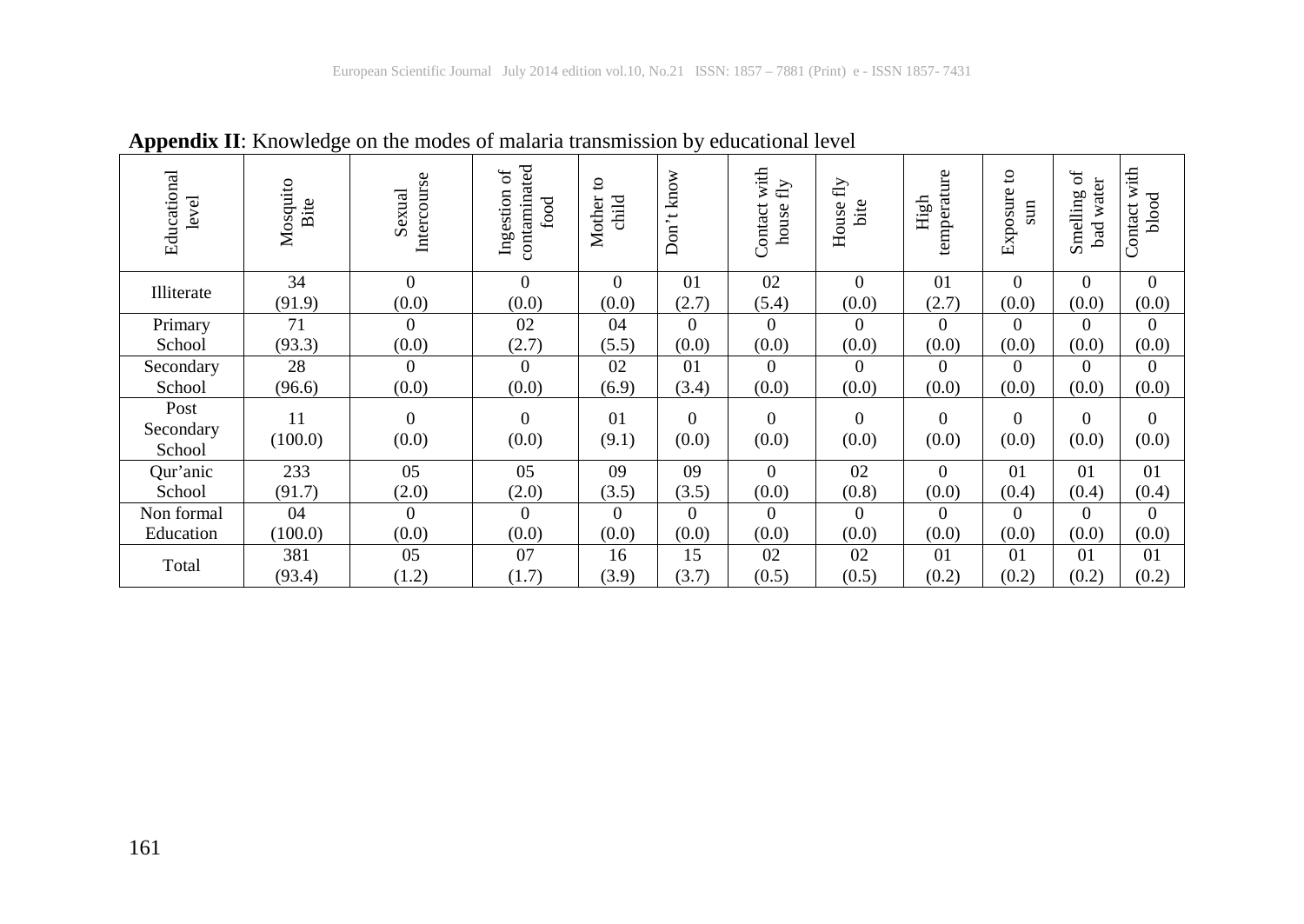| dno.18<br>Agee | Mosquito<br>Bite | Intercourse<br>Sexual | contaminated<br>đ<br>Ingestion<br>food | $\mathsf{S}$<br>child<br>Mother | know<br>$\overline{\phantom{0}}$<br>$\bullet$<br>$\mathop{\mathrm{Don}}$ | ັ<br>with<br>$\rm{fly}$<br>Contact<br>house | $\rm{fly}$<br>bite<br>House | temperature<br>High | ខ<br>Exposure<br>$\sin$ | $\mathfrak{h}^0$<br>ď<br>Smelling<br>wat<br>bad | with<br>blood<br>Contact |
|----------------|------------------|-----------------------|----------------------------------------|---------------------------------|--------------------------------------------------------------------------|---------------------------------------------|-----------------------------|---------------------|-------------------------|-------------------------------------------------|--------------------------|
| $10-19$        | 66<br>(83.5)     | 01<br>(1.3)           | 03<br>(3.8)                            | 01<br>(1.3)                     | 04<br>(5.1)                                                              | $\overline{0}$<br>(0.0)                     | $\Omega$<br>(0.0)           | $\Omega$<br>(0.0)   | $\Omega$<br>(0.0)       | $\Omega$<br>(0.0)                               | $\mathbf{0}$<br>(0.0)    |
|                | 210              | 04                    | 03                                     | 09                              | 10                                                                       | 01                                          | 01                          | 01                  | 01                      | $\Omega$                                        | 01                       |
| 20-29          | (94.6)           | (1.8)                 | (1.4)                                  | (4.1)                           | (4.5)                                                                    | (0.5)                                       | (0.5)                       | (0.5)               | (0.5)                   | (0.0)                                           | (0.5)                    |
| 30-39          | 89               | $\overline{0}$        | 01                                     | 05                              | 01                                                                       | 01                                          | 01                          | $\Omega$            | $\theta$                | 01                                              | $\Omega$                 |
|                | (97.8)           | (0.0)                 | (1.1)                                  | (5.5)                           | (1.1)                                                                    | (1.1)                                       | (1.1)                       | (0.0)               | (0.0)                   | (1.1)                                           | (0.0)                    |
| $40 - 50$      | 16               | $\Omega$              | $\Omega$                               | 01                              | $\theta$                                                                 | $\theta$                                    | $\Omega$                    | $\Omega$            | $\Omega$                | $\Omega$                                        | $\Omega$                 |
|                | (100.0)          | (0.0)                 | (0.0)                                  | (6.25)                          | (0.0)                                                                    | (0.0)                                       | (0.0)                       | (0.0)               | (0.0)                   | (0.0)                                           | (0.0)                    |
| Total          | 381              | 05                    | 07                                     | 16                              | 15                                                                       | 02                                          | 02                          | 01                  | 01                      | 01                                              | 01                       |
|                | (93.4)           | (1.2)                 | (1.7)                                  | (3.9)                           | (3.7)                                                                    | (0.5)                                       | (0.5)                       | (0.2)               | (0.2)                   | (0.2)                                           | (0.2)                    |

**Appendix III**: Knowledge on the modes of malaria transmission by age group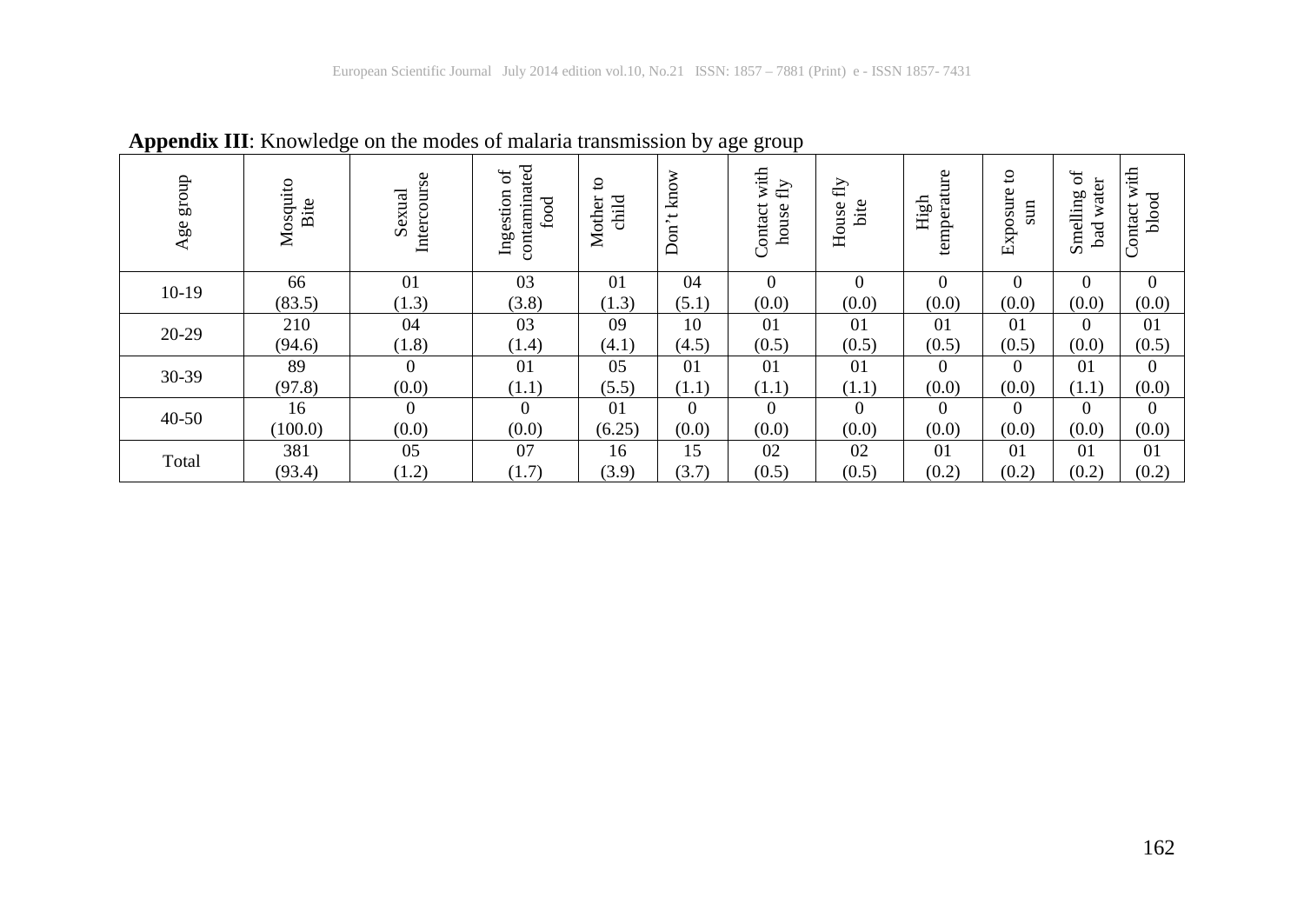| dnora<br>Age | Fever  | Headache | Tiredness | Joint pain | the<br>$\overline{\mathrm{m}}$<br>Pimple<br>${\tt mouth}$ | omiting<br>➢ | Chill          | Stomach        | Dizziness      | Muscle pain | appetite<br>$\sigma$<br>Loss | Thinness | Diarrhoea      | Asymptomatic |
|--------------|--------|----------|-----------|------------|-----------------------------------------------------------|--------------|----------------|----------------|----------------|-------------|------------------------------|----------|----------------|--------------|
| $10-19$      | 44     | 19       | 25        | 04         | 0 <sub>1</sub>                                            | 01           | 03             | 0 <sub>1</sub> | 0 <sub>1</sub> | 02          | 02                           | 02       | 0 <sub>1</sub> | 07           |
|              | (55.7) | (24.1)   | (31.6)    | (5.1)      | (1.3)                                                     | (1.3)        | (3.8)          | (1.3)          | (1.3)          | (2.5)       | (2.5)                        | (2.5)    | (1.3)          | (8.8)        |
| 20-29        | 174    | 77       | 85        | 30         | 05                                                        | 24           | 32             | 03             | 08             | 20          | 05                           | 04       | 0 <sub>1</sub> | 05           |
|              | (78.4) | (34.7)   | (38.3)    | (13.5)     | (2.3)                                                     | (10.8)       | (14.4)         | (1.4)          | (3.6)          | (9.0)       | (2.3)                        | (1.8)    | (0.5)          | (2.3)        |
| 30-39        | 75     | 36       | 34        | 07         | 02                                                        | 08           | 22             | 0 <sub>1</sub> | 02             | 04          | 01                           | 01       | 01             | 03           |
|              | (82.4) | (39.6)   | (37.4)    | (7.7)      | (2.2)                                                     | (8.8)        | (24.2)         | (1.1)          | (2.2)          | (4.4)       | (1.1)                        | (1.1)    | (1.1)          | (3.3)        |
| $40 - 50$    | 14     | 07       | 06        | 01         | $\Omega$                                                  | 04           | 0 <sub>5</sub> | $\Omega$       | $\Omega$       | $\Omega$    | 01                           | $\Omega$ | $\theta$       | $\theta$     |
|              | (87.5) | (43.8)   | (37.5)    | (6.25)     | (0.0)                                                     | (25.0)       | (31.3)         | (0.0)          | (0.0)          | (0.0)       | (6.25)                       | (0.0)    | (0.0)          | (0.0)        |
| Total        | 307    | 139      | 150       | 42         | 08                                                        | 37           | 62             | 0.5            | 11             | 26          | 09                           | 07       | 0 <sub>3</sub> | 15           |
|              | (75.2) | (34.1)   | (36.7)    | (10.3)     | (1.9)                                                     | (9.1)        | (15.2)         | (1.2)          | (2.7)          | (6.4)       | (2.2)                        | (1.7)    | (0.7)          | (3.7)        |

**Appendix IV**: Common malaria symptoms and signs among the respondents by age groups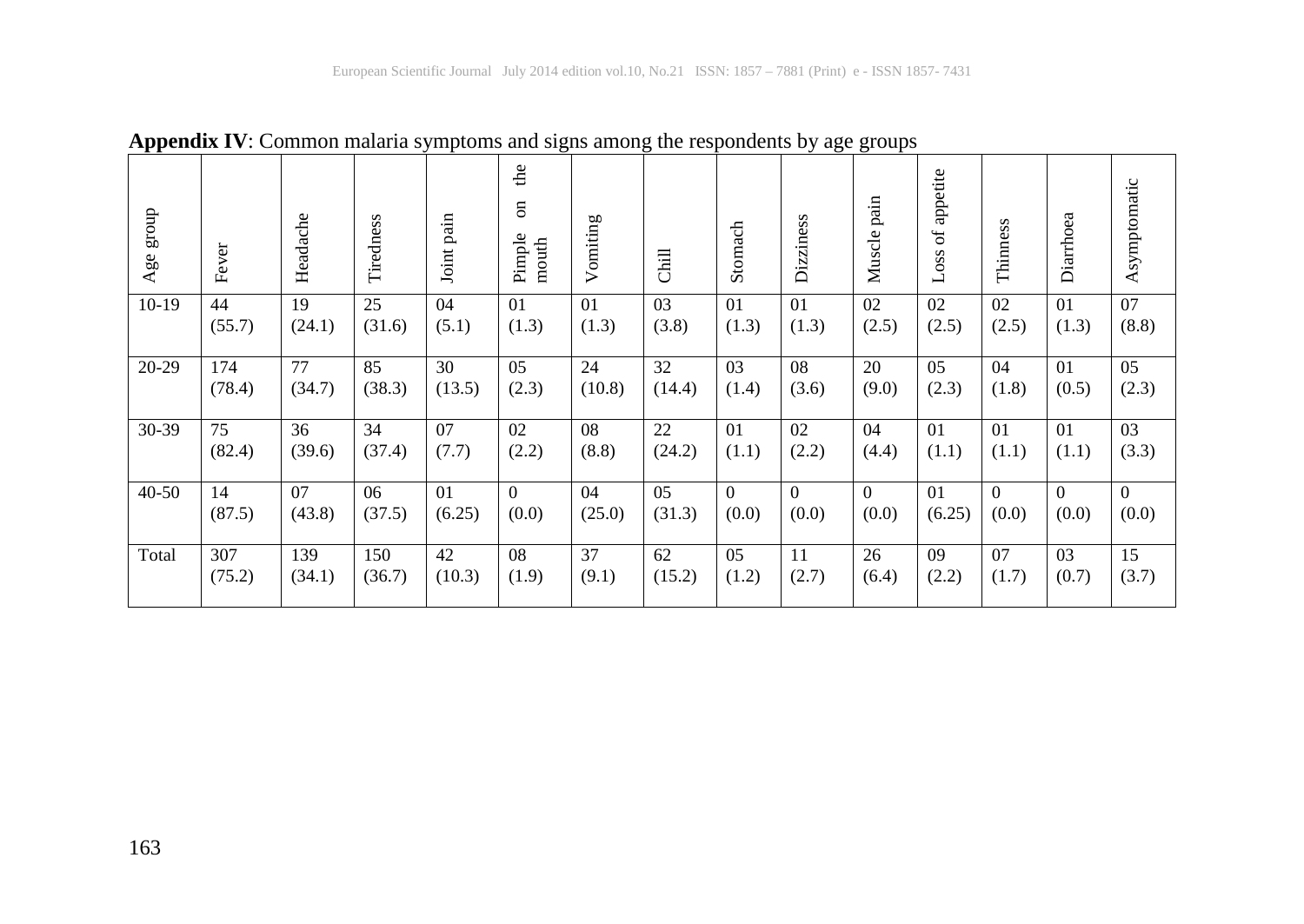| $\sigma$<br>pregnancy<br>Duration | Fever  | Headache | Tiredness | Joint pain | the<br>$\overline{\mathrm{m}}$<br>mouth<br>Pimple | Vomiting | Chill  | Stomach  | Dizziness | Muscle pain | appetite<br>Loss of | Thinness | Diarrhea         | Asymptomatic |
|-----------------------------------|--------|----------|-----------|------------|---------------------------------------------------|----------|--------|----------|-----------|-------------|---------------------|----------|------------------|--------------|
| 1 <sup>st</sup>                   | 30     | 19       | 14        | 12         | 01                                                | 03       | 05     | $\theta$ | 01        | 03          | $\overline{0}$      | $\Omega$ | $\boldsymbol{0}$ | 04           |
| trimester                         | (65.2) | (41.3)   | (30.4)    | (26.1)     | (2.2)                                             | (6.5)    | (10.9) | (0.0)    | (2.2)     | (6.5)       | (0.0)               | (0.0)    | (0.0)            | (8.7)        |
| 2 <sup>nd</sup>                   | 126    | 57       | 58        | 12         | 03                                                | 18       | 27     | 04       | 08        | 06          | 06                  | 05       | $\boldsymbol{0}$ | 08           |
| trimester                         | (75.9) | (34.3)   | (34.9)    | (7.2)      | (1.8)                                             | (10.8)   | (16.3) | (2.4)    | (4.8)     | (3.6)       | (3.6)               | (3.0)    | (0.0)            | (4.8)        |
| 3 <sup>rd</sup>                   | 151    | 63       | 78        | 18         | 04                                                | 16       | 30     | 01       | 02        | 17          | 03                  | 02       | 03               | 03           |
| trimester                         | (77.1) | (32.1)   | (39.8)    | (9.2)      | (2.1)                                             | (8.2)    | (15.3) | (0.5)    | (1.0)     | (8.7)       | (1.5)               | (1.0)    | (1.5)            | (1.5)        |
| Total                             | 307    | 139      | 150       | 42         | 08                                                | 37       | 62     | 05       | 11        | 26          | 09                  | 07       | 03               | 15           |
|                                   | (75.2) | (34.1)   | (36.7)    | (10.3)     | (1.9)                                             | (9.1)    | (15.2) | (1.2)    | (2.7)     | (6.4)       | (2.2)               | (1.7)    | (0.7)            | (3.7)        |

**Appendix V**: Common malaria symptoms and signs among respondents by duration of pregnancy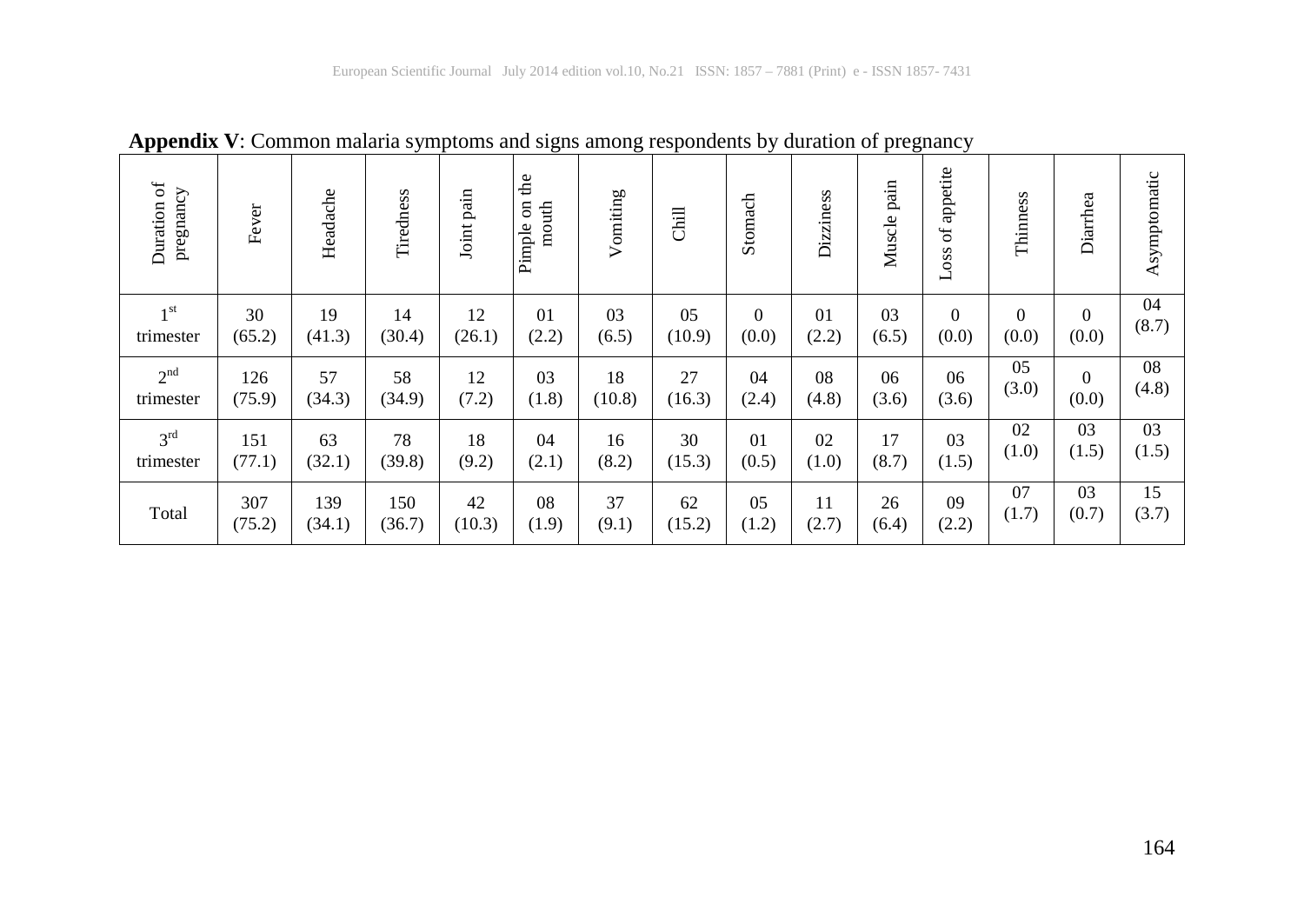| Gravid status | Fever  | Headache | Tiredness | pain<br>Joint | £<br>$\overline{\mathrm{m}}$<br>mouth<br>Pimple | Vomiting | Chill  | Stomach | Dizziness      | pain<br>Muscle | appetite<br>$\sigma$<br>Loss | Thinness | Diarrhea | Asymptomatic |
|---------------|--------|----------|-----------|---------------|-------------------------------------------------|----------|--------|---------|----------------|----------------|------------------------------|----------|----------|--------------|
| Primigravid   | 55     | 28       | 24        | 07            | 01                                              | 09       | 02     | 02      | 0 <sub>1</sub> | 07             | 02                           | 02       | 01       | 05           |
|               | (75.3) | (38.4)   | (32.9)    | (9.6)         | (1.4)                                           | (12.3)   | (2.7)  | (2.7)   | (1.4)          | (9.6)          | (2.7)                        | (2.7)    | (1.4)    | (6.8)        |
| Multigravid   | 252    | 111      | 126       | 35            | 07                                              | 28       | 60     | 03      | 10             | 19             | 07                           | 05       | 02       | 10           |
|               | (75.2) | (33.1)   | (37.6)    | (10.4)        | (2.1)                                           | (8.4)    | (17.9) | (0.9)   | (2.9)          | (5.7)          | (2.1)                        | (1.5)    | (0.6)    | (2.9)        |
| Total         | 307    | 139      | 150       | 42            | 08                                              | 37       | 62     | 05      | 11             | 26             | 09                           | 07       | 03       | 15           |
|               | (75.2) | (34.1)   | (36.7)    | (10.3)        | (1.9)                                           | (9.1)    | (15.2) | (1.2)   | (2.7)          | (6.4)          | (2.2)                        | (1.7)    | (0.7)    | (3.7)        |

**Appendix VI**: Common malaria symptoms and signs among the respondents by gravid status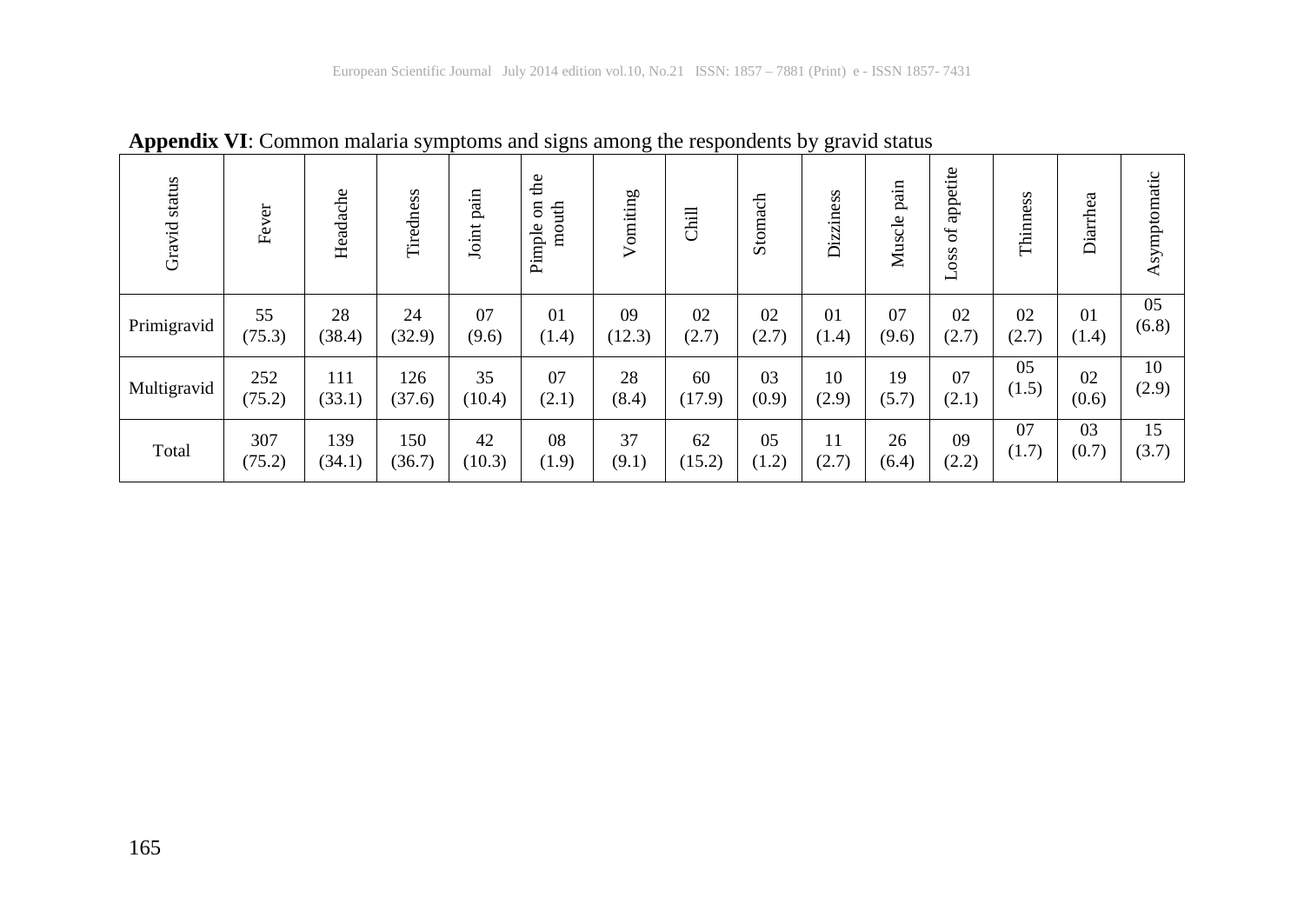|                              |                       | $occu$ patron |                                                       |                               |               |                        |                         |                        |                                 |                |               |                        |                            |
|------------------------------|-----------------------|---------------|-------------------------------------------------------|-------------------------------|---------------|------------------------|-------------------------|------------------------|---------------------------------|----------------|---------------|------------------------|----------------------------|
| Occupation                   | Sleeping under<br>net | Hygiene       | stagnant water<br>$\overline{\mathrm{m}}$<br>Pour oil | mosquito<br>manually<br>Shoot | Drugs         | Protection<br>from God | Cover pots              | insecticides<br>Use of | $\rm ^{6}$<br>Draining<br>water | Devegetation   | Burning herbs | Close room<br>with fan | any measure<br>Do not take |
| Physical<br>working<br>class | 24<br>(63.1)          | 13<br>(34.2)  | $\mathbf{0}$<br>(0.0)                                 | 03<br>(7.9)                   | 18<br>(47.4)  | 04<br>(10.5)           | $\mathbf{0}$<br>(0.0)   | 10<br>(26.3)           | 06<br>(15.8)                    | 01<br>(2.6)    | 01<br>(2.6)   | 01<br>(2.6)            | 01<br>(2.6)                |
| Craft                        | 45                    | 36            | 02                                                    | 03                            | 34            | 01                     | 01                      | 17                     | 19                              | 01             | 01            | 01                     | $\mathbf{0}$               |
| women                        | (90.0)                | (72.0)        | (4.0)                                                 | (6.0)                         | (68.0)        | (2.0)                  | (2.0)                   | (34.0)                 | (38.0)                          | (2.0)          | (2.0)         | (2.0)                  | (0.0)                      |
| Full<br>house<br>wife        | 172<br>(76.8)         | 111<br>(49.6) | $\Omega$<br>(0.0)                                     | 02<br>(0.9)                   | 128<br>(57.1) | 06<br>(2.7)            | $\overline{0}$<br>(0.0) | 61<br>(27.2)           | 68<br>(30.4)                    | 03<br>(1.3)    | 05<br>(2.2)   | 02<br>(0.9)            | 07<br>(3.1)                |
| Trader                       | 70                    | 49            | $\mathbf{0}$                                          | 01                            | 53            | 04                     | 01                      | 21                     | 30                              | $\overline{0}$ | 02            | $\overline{0}$         | $\overline{0}$             |
|                              | (85.4)                | (59.8)        | (0.0)                                                 | (1.2)                         | (64.6)        | (4.9)                  | (1.2)                   | (25.6)                 | (36.6)                          | (0.0)          | (2.4)         | (0.0)                  | (0.0)                      |
| Health                       | 01                    | 01            | $\Omega$                                              | $\overline{0}$                | 02            | $\Omega$               | $\Omega$                | 02                     | 01                              | $\overline{0}$ | $\Omega$      | $\mathbf{0}$           | $\overline{0}$             |
| worker                       | (50.0)                | (50.0)        | (0.0)                                                 | (0.0)                         | (100.0)       | (0.0)                  | (0.0)                   | (100.0)                | (50.0)                          | (0.0)          | (0.0)         | (0.0)                  | (0.0)                      |
| Student                      | 04                    | $\Omega$      | $\Omega$                                              | $\theta$                      | 04            | $\Omega$               | $\Omega$                | 03                     | 01                              | $\Omega$       | $\Omega$      | $\theta$               | $\Omega$                   |
|                              | (80.0)                | (0.0)         | (0.0)                                                 | (0.0)                         | (80.0)        | (0.0)                  | (0.0)                   | (60.0)                 | (20.0)                          | (0.0)          | (0.0)         | (0.0)                  | (0.0)                      |
| Teacher                      | 07                    | 04            | $\Omega$                                              | 01                            | 06            | $\Omega$               | $\theta$                | 05                     | 02                              | $\Omega$       | $\Omega$      | $\theta$               | $\Omega$                   |
|                              | (100.0)               | (57.1)        | (0.0)                                                 | (14.3)                        | (85.7)        | (0.0)                  | (0.0)                   | (71.4)                 | (28.6)                          | (0.0)          | (0.0)         | (0.0)                  | (0.0)                      |
| Total                        | 323                   | 214           | 02                                                    | 10                            | 245           | 15                     | 02                      | 119                    | 127                             | 06             | 09            | 04                     | 08                         |
|                              | (79.2)                | (52.5)        | (0.5)                                                 | (2.5)                         | (60.0)        | (3.7)                  | (0.5)                   | (29.2)                 | (31.1)                          | (1.5)          | (2.2)         | (1.0)                  | (2.0)                      |

**Appendix VII** Respondents socio-cultural and behavioral preventive practices in malaria by occupation